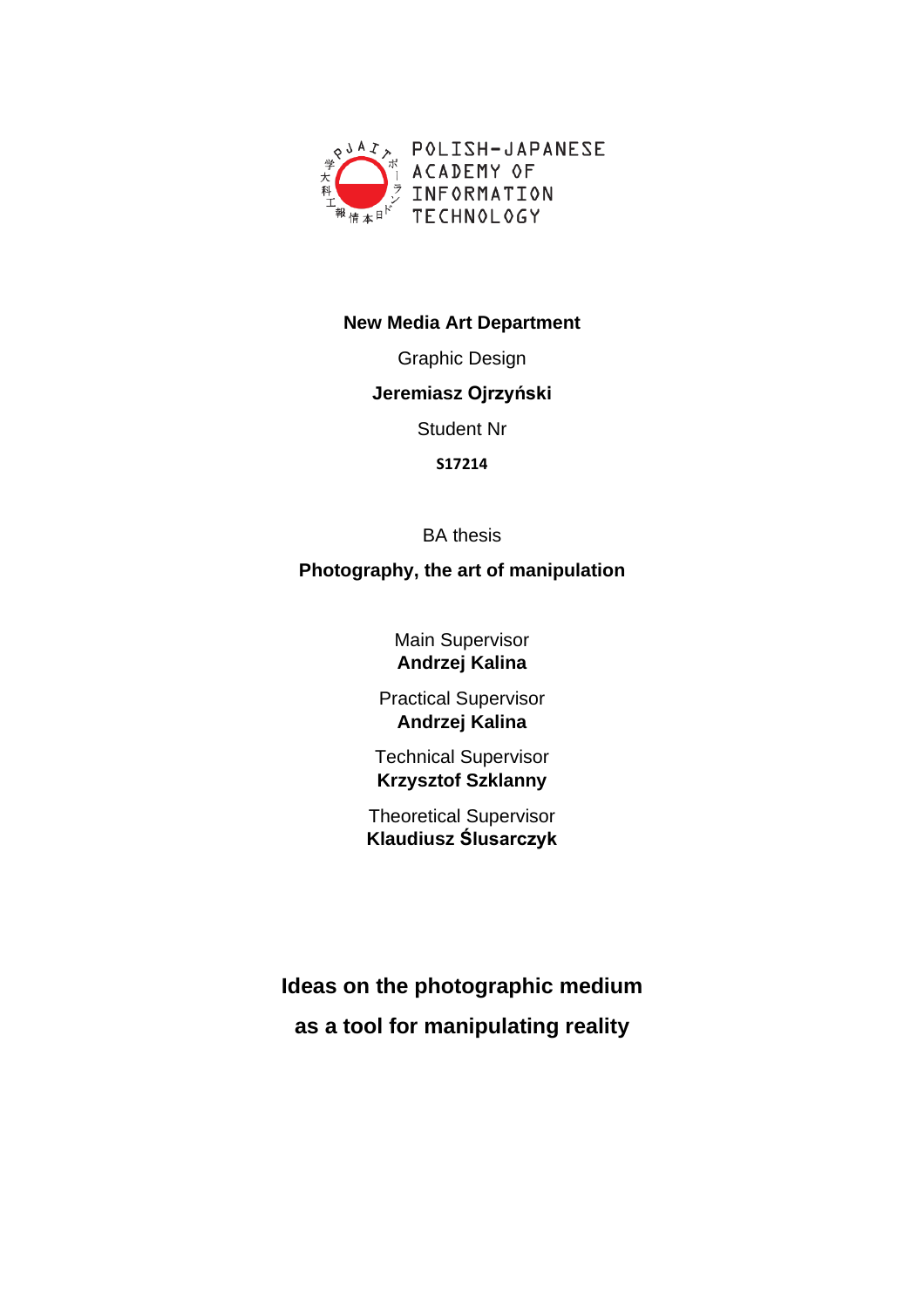## **Abstract**

This paper is an attempt to understand the subjectivity of photography in a 'political' context, and provide an analysis of different facets of photography with a focus on the manipulative qualities of the medium. The analysis explores the nature of photography by separating the medium into three possible areas: memory, documentation, and art. Subsequently, photography is considered as multifaceted and is described according to its functions as a 'writing machine', replacement of memory, tool of control, tool of propaganda and deceit, and a tool for counteraction. Lastly, the paper attempts to answer the question of what is authenticity in photography and how one could perceive it.

Key words: Photography, manipulation, art, medium as a tool

# **Streszczenie**

Niniejsza praca jest próbą zrozumienia subiektywności fotografii w kontekście 'politycznym'. Praca ta zawiera analizę różnych obliczy medium fotografii ze szczególnym uwzględnieniem manipulacyjnych cech rzeczonego medium. Analiza bada naturę medium przez podzielenie go na trzy główne obszary, które medium obejmuje: pamięć, dokumentację i sztukę. Następnie, medium jest uznane za wieloaspektowe i opisane według swoich funkcji – bycia 'maszyną do pisania', zamiennikiem pamięci, byciem zwodniczym medium, narzędziem kontroli, narzędziem propagandy oraz narzędziem do przeciwdziałania. Na koniec, praca próbuje odpowiedzieć na pytanie co jest prawdą w fotografii i jak można ją postrzegać.

Słowa kluczowe: Fotografia, manipulacja, sztuka, medium jako narzędzie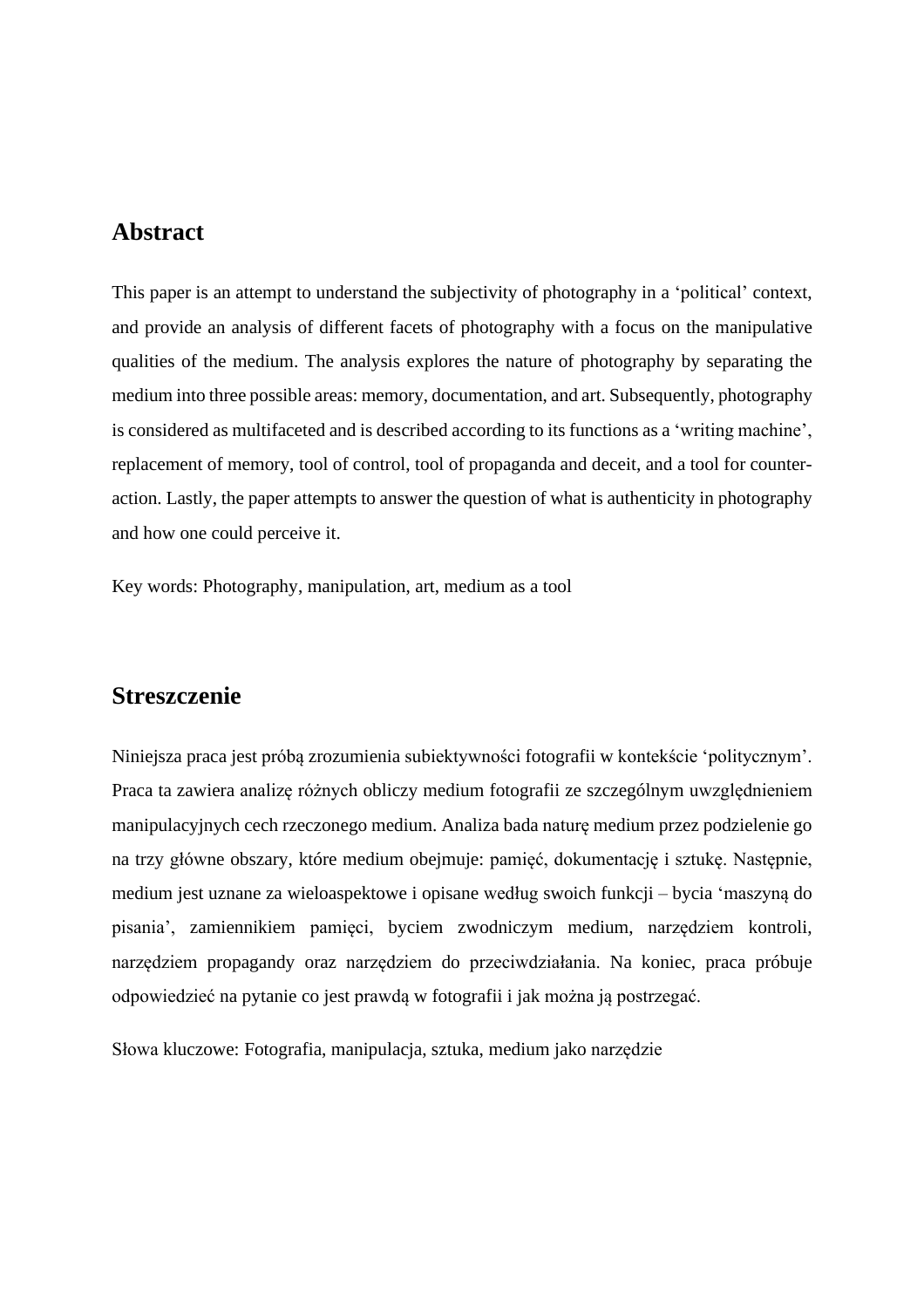# **Contents**

| How the nature of photography changed because of technological development?9 |
|------------------------------------------------------------------------------|
|                                                                              |
| How can photography be understood as re-shaping memory and our reality?17    |
|                                                                              |
|                                                                              |
|                                                                              |
|                                                                              |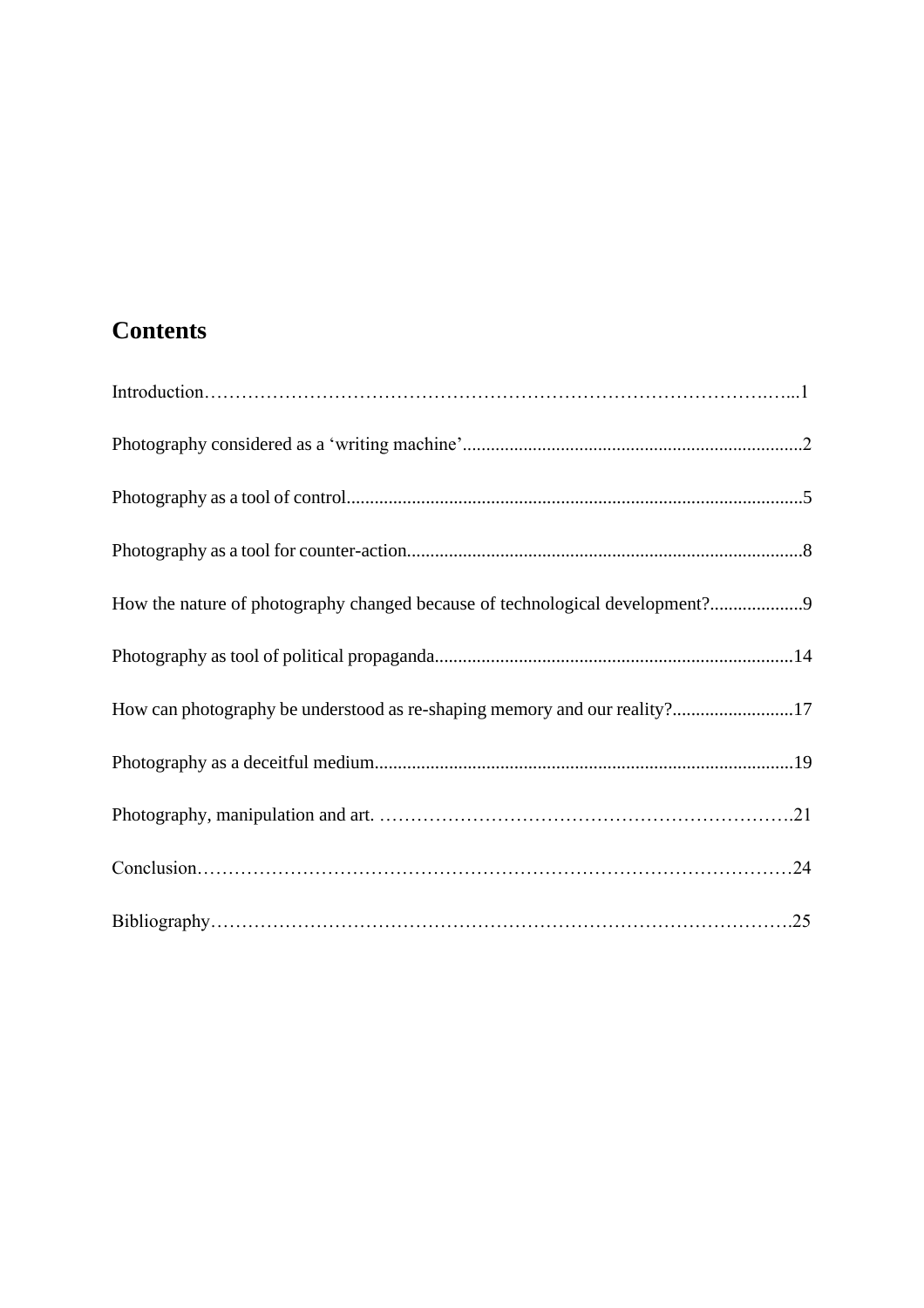#### **Introduction**

Photography is a peculiar medium, it can become many things and it can be used for a variety of different functions. It is all thanks to its twofold nature, namely the fact that it's both an artistic and non-artistic medium. It has always faced criticism and brought a lot of discussion because of this uncertain nature. At one point, it was praised as the new magnificent tool which will replace painting, and later it was disdained for its artificiality and lack of real emotion conveyed through the final artwork. Over time, however, it gained a name of the most true-to-life medium for its capability to reproduce reality flawlessly. But is photography truly the most true-to-life medium? What if the truth and the reality captured by photography was never even remotely close to what's real and the representation it creates was always, to some extent, tampered with? The other important question to ask about photography is how should this peculiar medium be understood, and should it be considered a fine art at all? Is the struggle to recognise photographs as work of art truly caused by the flaws of the medium? Photography is prone to manipulation, it is a 'political' tool, what's more it is often staged or touched-up, but are those the matters the observers should be thinking about when contemplating the artwork?

In this paper, these, and many other, questions considering photography will be asked and answered. Firstly, I will consider photography as a 'writing machine' to find and back-up its similarities to the medium of writing. Then, I will focus on the impact of technological advancement on photography and how it changed the medium. Later, through a series of comparisons, I will focus on the topic of photography being used as diverse tool in order to show the range of uses the medium possesses.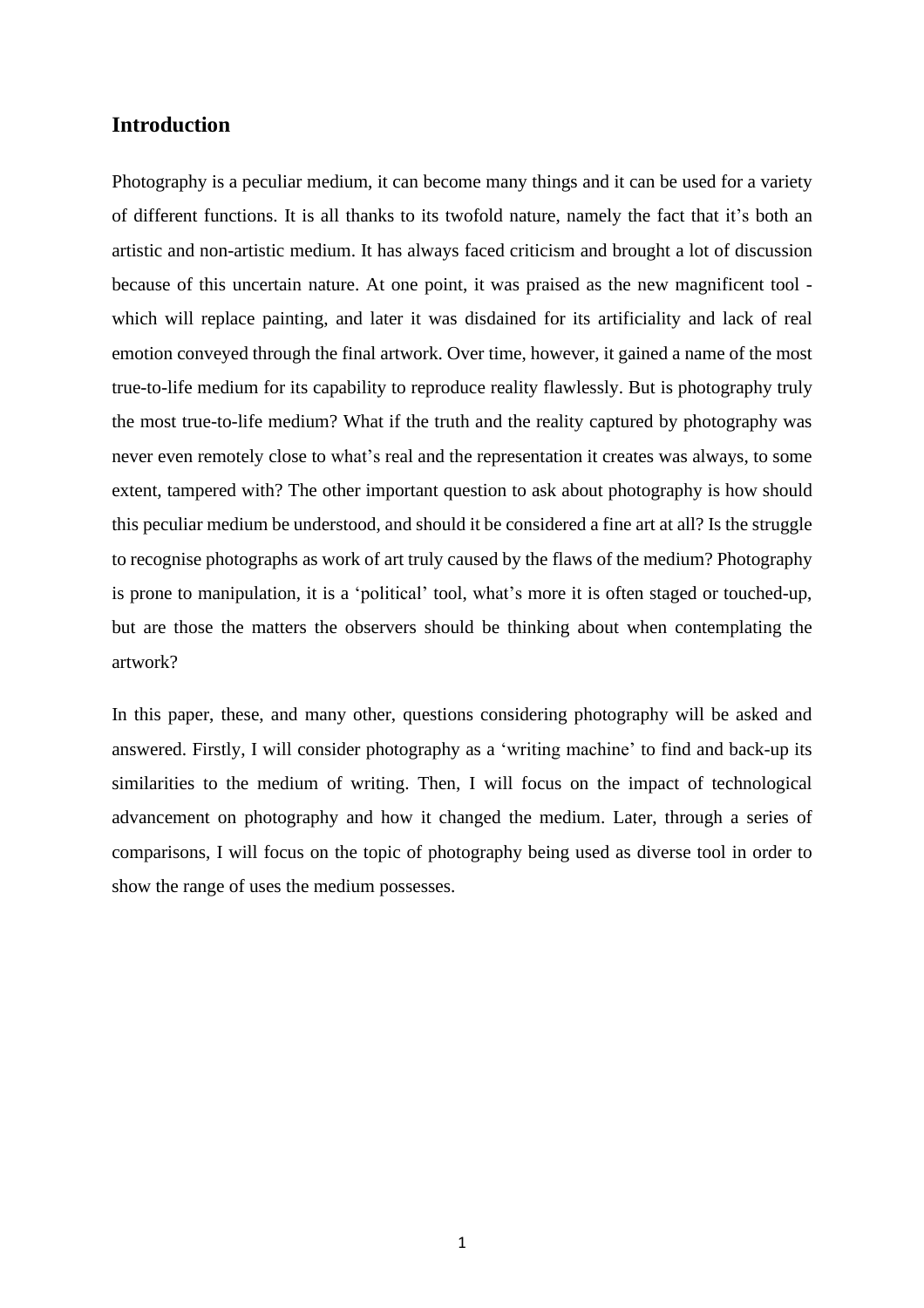#### **Photography considered as a 'writing machine'**

One could say that there exist two main opposing positions about the function of common pictorial reproduction in humans. One of these viewpoints states that as human abstract thinking developed, humans started to record their observations by drawing and painting symbols and patterns on the walls of the caves they lived in. These symbols referred to the world that surrounded these people, and subsequently the symbols evolved into picture writing, the predecessors of hieroglyphs.<sup> $1$ </sup> This idea is about the very beginning of human culture – the time when humans started to create early cave paintings. This description sounds remarkably similar to what we see every day on the streets. In our phones, in social media, through selfies, and Instastories*.* One could say that we document our lives in a similar fashion in which the first humans did - we record what we see. Today, it could be something very important for us emotionally, for instance, a family gathering or a birth a child, or it could be something as rudimentary as a cup of coffee with a biscuit next to it. We use photography to 'take notes' as we go, we write down our memories by simply pointing the camera at a desired object, scene or event.

However, not all of us stick to this simple form of life documentation, not all of our photos are simply a plain representation of nature. Similarly, so did the cavemen as not all of the early symbols in the caves showed just their surrounding world. Those recreations of the world by the early humans were also accompanied by more abstract designs, shapes and patterns.*<sup>2</sup>* Nowadays, we can see a similar phenomenon on e.g. Instagram where the picture of someone's lunch is accompanied by a series of artistic and abstract images.

This phenomenon considers image-making as a kind of return to image-based communication. It could be said that humans once again seem to favour image-based communication as in the pre-text time of representing the world. We have not become actually illiterate asthe prehistoric humans were, but everything we see on the streets, in our phones, on TV, on the posters etc. is image-based, and text-based communication seems to have been marginalised in the mass media. We are so accommodated to image-symbols of all forms and sizes that we don't even realise how few letters we see on a daily basis. And then, even when the letters are present they start to work as separate signs, icons or illustrations and less than actual glyphs. Letters are

*<sup>1</sup>* Erik Davis, *TechGnosis: Myth, Magic, and Mysticism in the Age of Information,* (North Atlantic Books; Reprint edition, 2015), p.17.

 $<sup>2</sup>$  Ibid.</sup>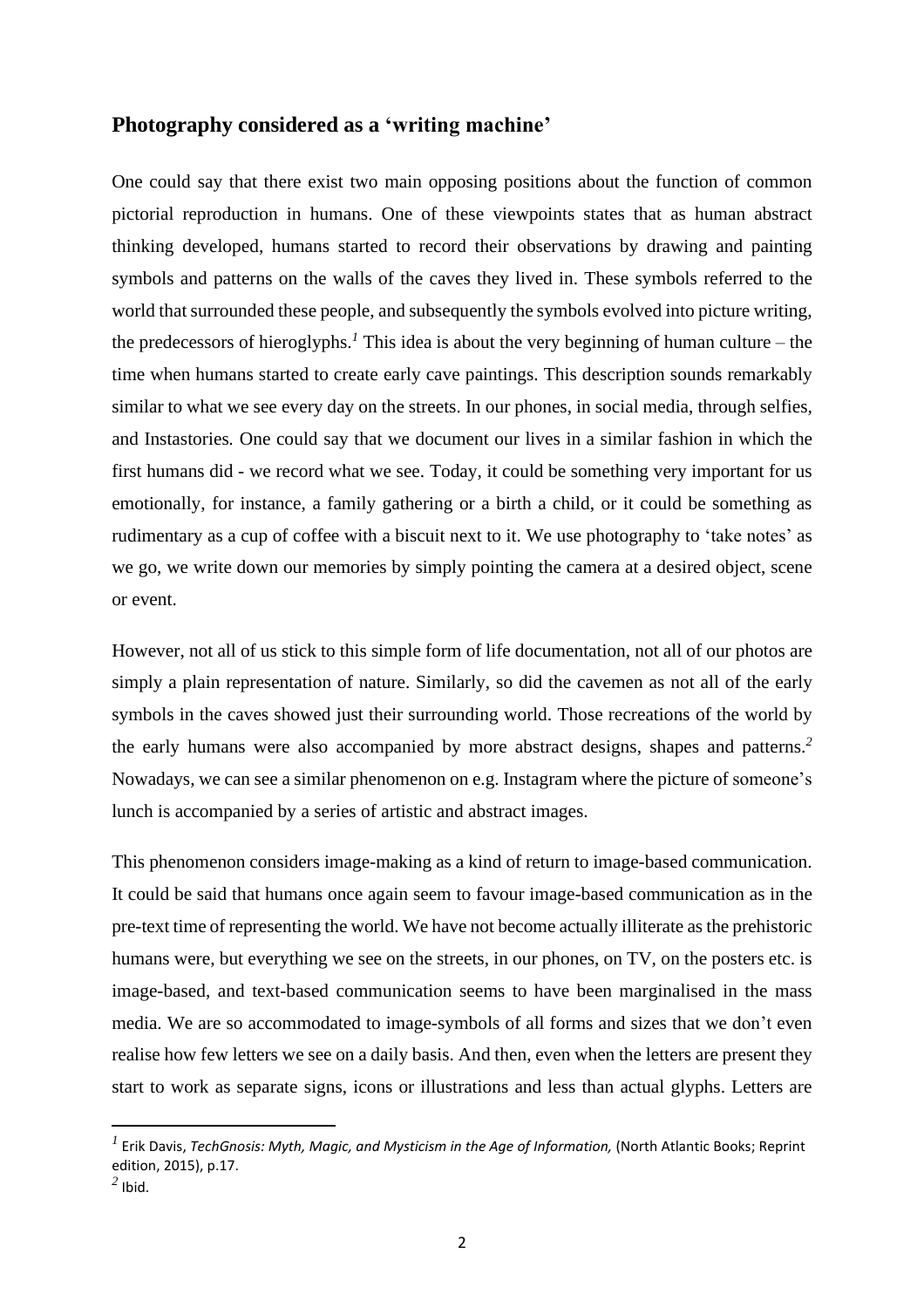used to create interesting typographical shapes and not words as such. The same thing happened to our capability to write in general – instead of writing in full sentences, we write acronyms and sometimes use only emojis, which are not that far from simple examples of image-based communication. If we're not sending emojis, we send each other photos with short descriptions or short videos. One could say that we're back to communicating with images like early civilisations, and technology allows us to exchange the message faster. Maybe it is not entirely our fault, and one could say that it is a response to the overflow of information – if communication, symbols, and writing were as complex as it used to be, it would not be possible to keep up with the pace of the world; such simplification and return to the image-based communication could be considered a necessity. Writing is changing its form, it uses various new machines to be reproduced or displayed, and one of the most common of these 'writing machines' is photography.

A 'writing machine' is a tool, an invention, which allows people to reproduce texts in an easier manner than by simply rewriting them by hand. As Vilem Flusser said, "photographs (…) took over the task formerly served by linear texts, which is transmitting information."<sup>3</sup> As photography is a tool created for reproduction it could be considered as the next variation of the said 'writing machine'. If so, would the pictorial reproduction of thought be a natural evolution, a kind of progress, or maybe the trend should be considered and understood as a return to image-based communication?

There is also another way to understand the development towards popularised photography. According to Walter Benjamin, "photography and film opened-up new sensory experiences and different modes of perception for the viewer, neither of which could be judged in terms of past art forms."<sup>4</sup> Photography, thus, made the entire sensory process immediate, and what's interesting is that this new way of 'writing' enabled one to make an exact copy of the world for the first time in history. There was no need for descriptions anymore, there was no need to imagine how some scenes looked like. What's more, photography made the popularisation of thoughts, images, stories etc. easier because of its high quantity reproduction aspect, and when one compares it to previous techniques of reproduction, it proved far superior. Throughout the years, humans have created dozens of varying ways to visually record language and ideas. These different manners of 'writing' have been recreated and reproduced by a number of other

<sup>3</sup> Vilem Flusser, *Into the Universe of Technical Images* (University of Minnesota Press, 2011), p.5.

<sup>4</sup> Anne Marsh, *The Darkroom*: *Photography and the Theatre of Desire* (Macmillan Art Publishing, 2003), p. 102.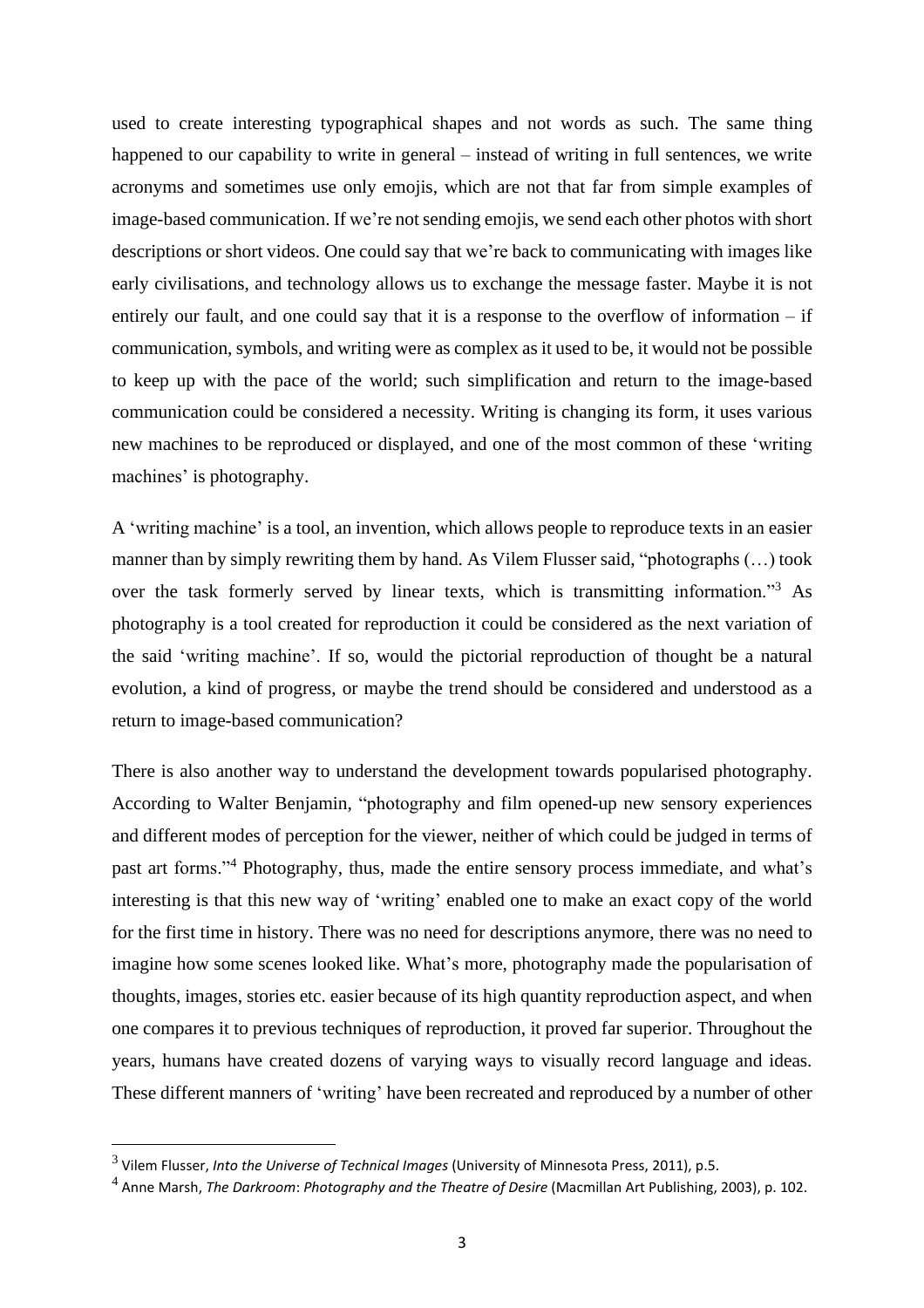inventions, which in turn allowed for a quicker reproduction of ideas when compared to writing words on a page.<sup>5</sup> So with inventions like ink, papyrus, parchment, bound codices, woodblocks, mechanical printing, presses, billboards, photocopying machines, and electronic computer screens, the medium history of writing is closely linked to technological development.<sup>6</sup> Photography can easily be added to the spectrum of those inventions as it serves essentially the same function, namely to record and reproduce ideas with ease.

The medium truly constitutes a cultural revolution, yet this revolution is not free of the similarities to the function of writing. In his book, *TechGnosis*, when discussing the revolutionary aspects of the invention of writing, Erik Davis brings up a story from Plato's *Phaedrus* in which a king is offered a gift of writing; however, he refuses the offer because it "… will introduce forgetfulness into the souls of those who learn it…"<sup>7</sup> In the story, writing is described as a gift, which relieves humans from the burden of having to remember everything and asks the question of the need for memory. If we treat photography as a writing technique, it can be said that it also serves as a replacement of memory for image-makers.

The connection between photography and writing can be observed even further. One only needs to look at numerous publications that employ images and texts to inform a reader. This is yet another example of how writing and photography overlap, how photography shares the same qualities as writing and how they have a similar function for people. In fact, the word photography itself comes from two Greek words: /phos/ and /graphie/. They mean, consequently, 'light' and 'to write'/'to draw'. Therefore photography means literally drawing/writing with light.

<sup>5</sup> Erik Davis, *TechGnosis: Myth, Magic, and Mysticism in the Age of Information,* (North Atlantic Books; Reprint edition, 2015), p.16.

 $^6$  Ibid.

<sup>7</sup> Plato, *Phaedrus,* trans. Alexander Nehamas & Paul Woodruff (Hackett Publishing Company, 1995), p.79.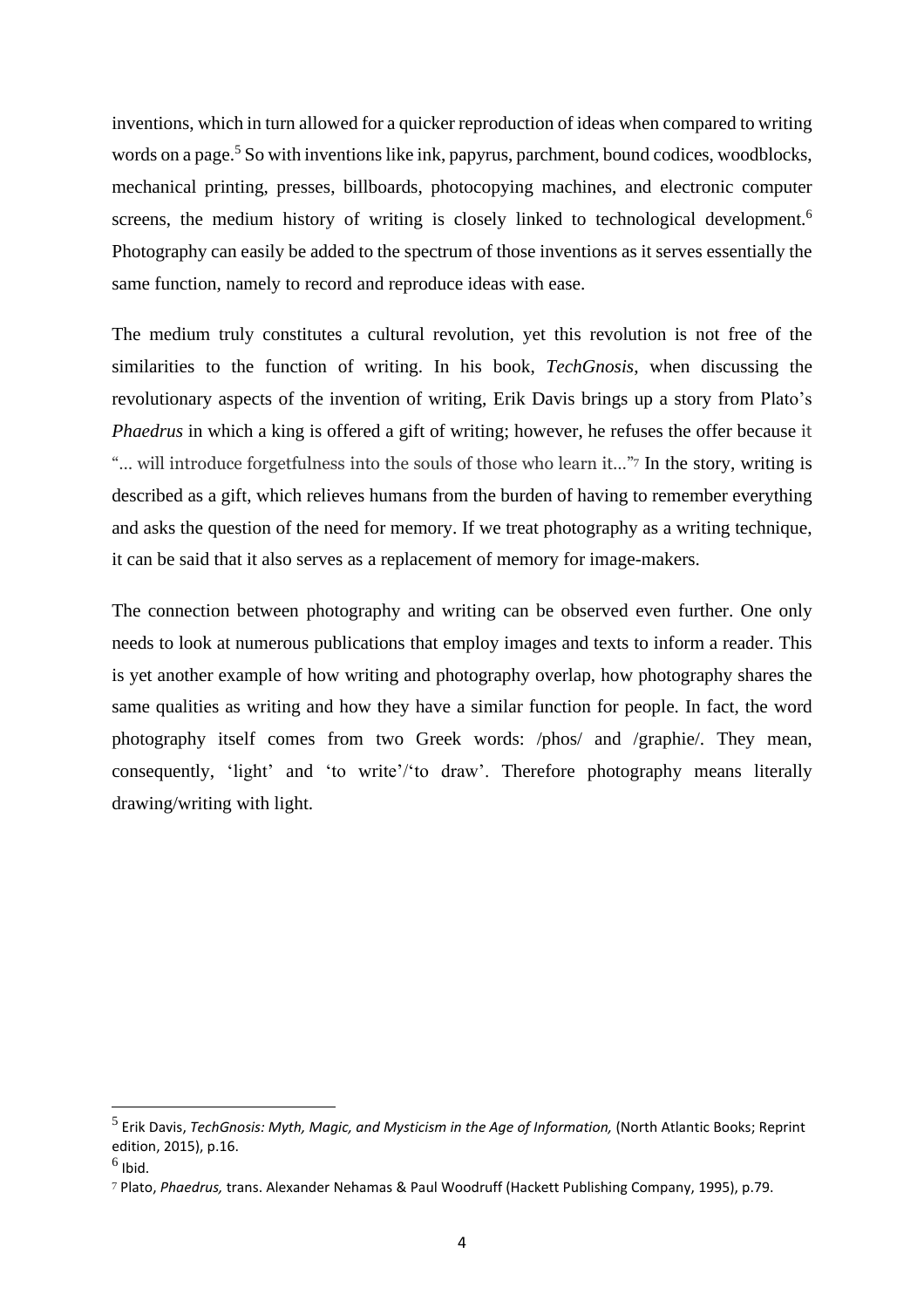#### **Photography as a tool of control**

Photography shares yet another similarity to writing in that it also serves as a means of regulating reality, both as a tool of power and a tool of control. In his book, Davis refers to the power of images by describing a story of a ruler of a city who: "Around the circumference of the city (…) placed engraved images and ordered them in such a manner that by their virtue the inhabitant were made virtuous and with-drawn from all wickedness and harm."<sup>8</sup>

Davis later said that "the very intelligence of their design and placement instils goodness within his city's inhabitants, while also protecting them from the dark side of human passions,"<sup>9</sup> and one could see it as a form of discipline. In this way, the use of images became a way of control, and not unlike writing it can become a tool for regulation and governance.

We know that the medium of writing has served this purpose for as long as it existed. Society shaping texts were, and still are, very common and take on many forms. One only needs to look at the oldest texts known to mankind: hieroglyphics, mythology, the Bible, and other holy books, etc. From the very beginning, such texts were supposed to shape their readers understanding of the world. They didn't have to contain a strict set of rules like Hammurabi's Code, or the Decalogue, but focus mainly on 'the pictures' they wanted to convey - the stories, the images of good and evil.

These written instructions and controlling ideas weren't reserved solely for the 'rule books'. Even ancient Greek theatre, and their written dramas, didn't serve the purpose of sole entertainment - they were supposed to show us what's good and what's bad, how you should act, and what you should do in a given situation. These texts tried to regulate us by teaching and shaping us as human beings, thus engraving set ideas into our mind.

What if we see photography in a similar way to writing. In the context of considering writing as a tool of control, I propose that both writing and photography were and are intended not only as a replacement of memory but more of a 'memory manipulator', a tool, which reshapes memories. The purpose of writing was primarily to immortalise the stories, legends and

<sup>8</sup> Erik Davis, *TechGnosis: Myth, Magic, and Mysticism in the Age of Information,* (North Atlantic Books; Reprint edition, 2015), p.14.

 $^9$  Ibid.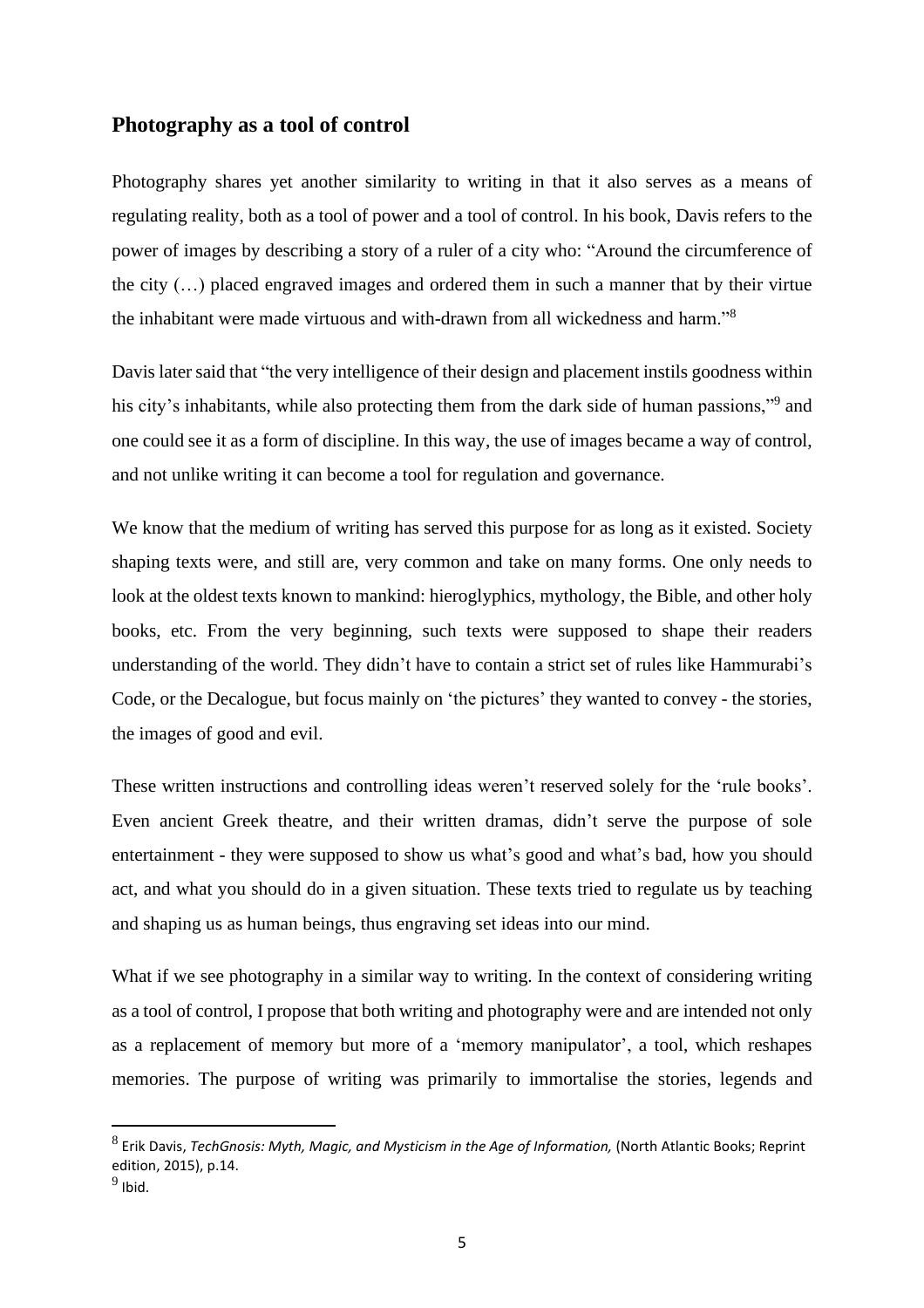histories, which were only passed on by speech. This helped to shape the societies, teaching the young members of the communities, telling them how to act in different situations etc. Writing, thus, became a tool responsible for implementing certain ideas by 'replacing memory' and teaching people a given ideology. It was effective because of the ease with which it became accessible. Moreover, written texts were easier to reproduce in larger quantities, and therefore the controlling function of the stories they contained was easier to achieve – now everyone, when in doubt how to act could grab a written text for instructions instead of relying on their memory or what the elder of the society once said. In that way, the written texts somewhat deprived us of our free will, as our moral codes became dependent on 'what was written down'. Hence, the written texts were, and are, indirectly a form of control for those who are the 'text' producers.

One could say that nowadays, this role is also fulfilled by photography. In *The Darkroom: Photography and the Theatre of Desire*, Anne Marsh proposes that photography controls our reality and that this started at the very beginning of the existence of the medium, and "identifying the camera obscura as a mechanism capable of reproducing Renaissance perspectival space constructs an apparatus of seeing that is related to control and power."<sup>10</sup>

So one could say that photography shows what people need to see, what was chosen for them to see. One of the main features of control within the medium is its necessity of framing simply choosing what will and what won't be visible in the picture. Writing tried to show us an image of good and evil behaviour by describing it; however, with photography, there is no longer a need for long descriptions of a problem, it's way more immediate, both in the creation and in the reception of the photograph.

To really understand the impact of photography we need to scrutinise its origins. Photography emerged in the time of the Industrial Revolution – a revolution which forever changed the shape of the world and the psyche of humans. Before everything was quieter, life was slower, towns were not as big, and the advertising industry was not as prominent. During the time of the industrial development everything changed, and people were exposed to 'industrial' noise. But the world was going forward, and the ones who had to change were the people and not the

<sup>10</sup> Anne Marsh, *The Darkroom*: *Photography and the Theatre of Desire* (Macmillan Art Publishing, 2003), p. 28.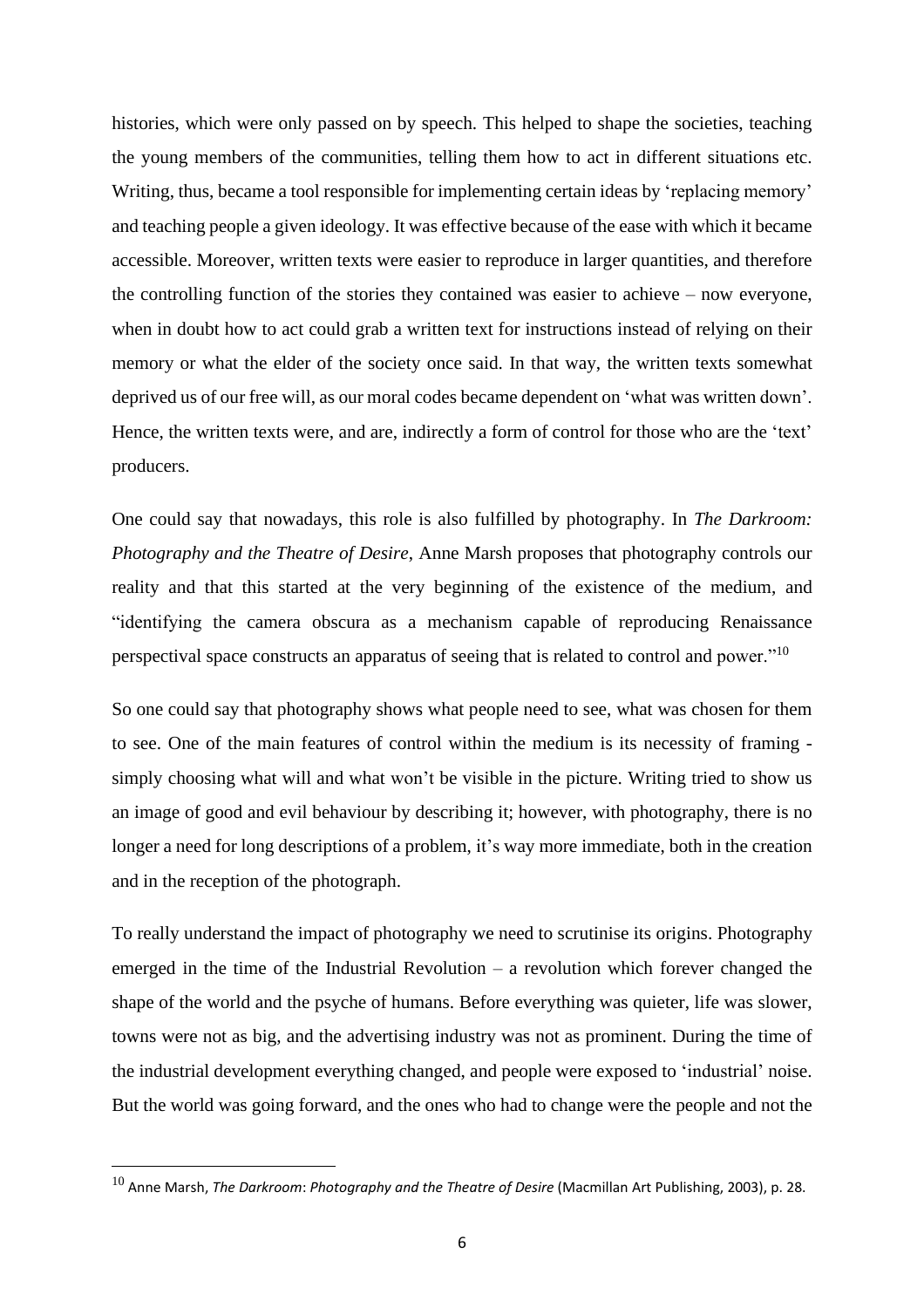reality, and they did – as best they could. Marsh states that "[Photography] was part of a technological revolution, what Susan Buck-Morss has called a technoaesthetics, which produced different realities for the viewer and satisfied and increasing desire for illusionary entertainment. Buck-Morss argues that these techno-phantasies are compensatory illusions which exemplify the alienation of the modern worker, and that they have an anaesthetising effect 'not through numbing, but through flooding the senses'. She concludes that '[s]ensory addiction to a compensatory reality becomes a means of social control'."*<sup>11</sup>*

But photography not only works as a means of social control by 'feeding' us the uncountable number of images every day, but also as a proof of someone's presence somewhere - as the memory of government and services, the memory of power. Very early on, photography served as the ultimate evidence from the crime scene. Now, security cameras are used to determine if someone was at a certain location at a given time, speeding cameras are used to determine if someone was speeding, and so on. Governments base their memory on various sets of images, sometimes more than on people's confessions and as photography is still believed to be the most true-to-life medium, there is not much discussion with something that was 'caught on film'. This is one of the main reasons why it is still believed that photography is the most trueto-life medium – because of the fact that it's used as evidence. It is hard to expect the authorities to change their method as, for now, this is indeed the most reliable tool.

As photography serves as a memory of the government, of the police and other services it can also be used as a tool of citizen control. The presence of photography in the hands of the government works as a panoptic device. In her book, Marsh compared and explained how photography could be a panoptic tool: "The panoptic prison, like the camera obscura, is a theatrical stage. It is not just a physical space that inscribes power relations (…) it is, more importantly, the effect of this knowledge, which may or may not be realised."<sup>12</sup> The accessibility of photography made the concept of the panopticon come to life. There is no guard as such but each of us could turn into a guard at any point, we just need to reach into our pockets.

*<sup>11</sup>* Anne Marsh, *The Darkroom*: *Photography and the Theatre of Desire* (Macmillan Art Publishing, 2003), p. 101.

<sup>12</sup> Ibid., p. 58.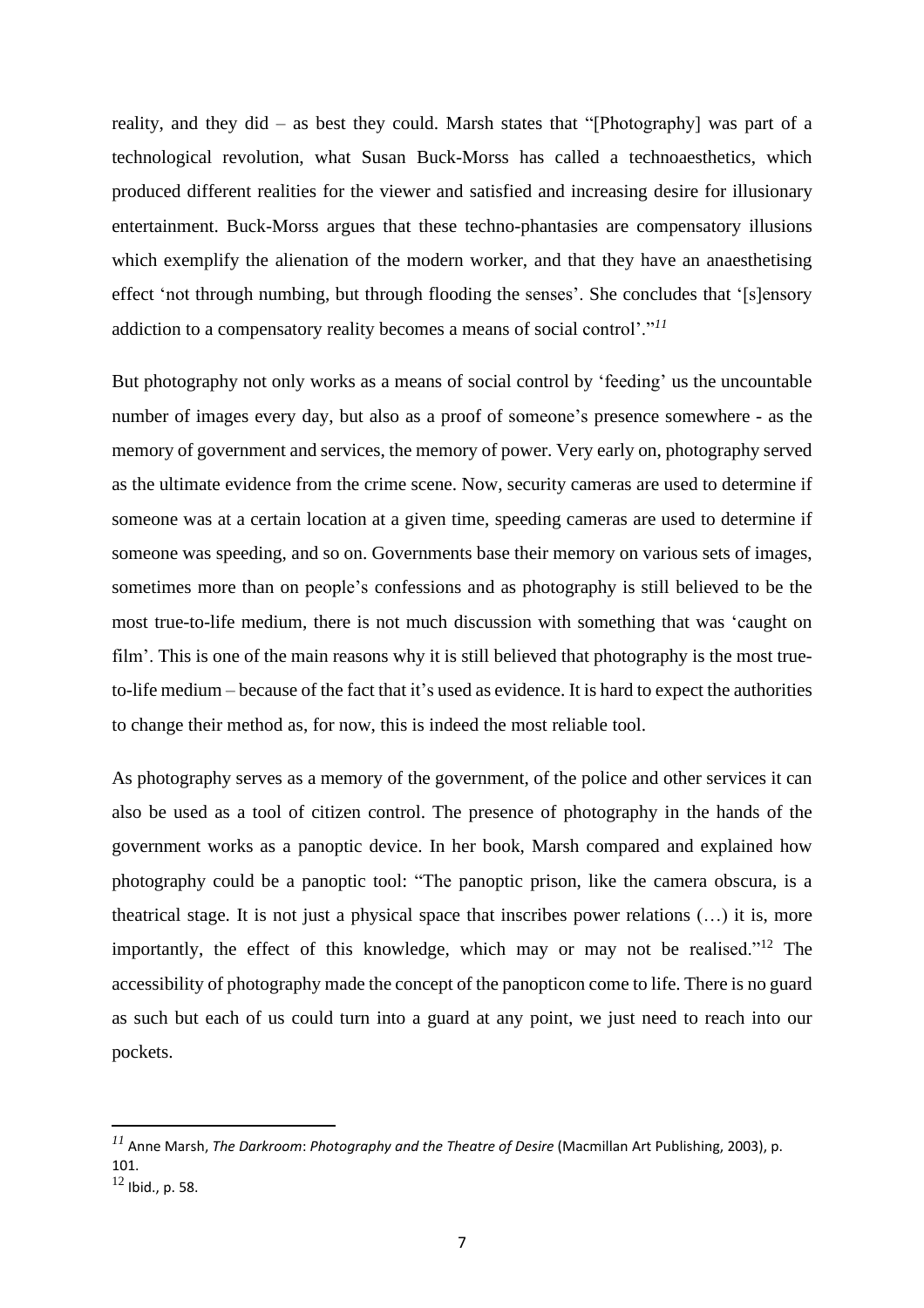However, at the time when DeepFakes emerge and AI technology advances a very important question must be asked: How do we know if a photo is real? What should we do so that people are not convicted of a crime they didn't commit when a fabricated photo proves them guilty? Is the future of photography endangered? Should the authorities still use photography as evidence of authenticity?

#### **Photography as a tool for counter-action**

Photography in the hands of the government can become a tool of control and manipulation; however, the common access of the medium also gives it the advantage of applicability by the broad masses. People can record what they see themselves, they can document police brutality, for example and send the proof to higher instances, or make the footage public. This was a very popular way to fight the oppression of police in the United States recently where the *#blacklivesmatter* movement was created. This action constituted a series of demonstrations and public debates, the purpose of which was to highlight racism and structural disadvantages faced by black people in the United States. Photography became a strong medium for the movement, and taking pictures and recording acts of violence against black people served as a weapon of counter-action, a voice. The ubiquitous presence of photography gave power to the people, allowed them to provide videos and photos as evidence, which would prove that they were a suspect to racist behaviour. The citizens can counter-act, and therefore, similarly to the relation of photography and politics, here photography played a double role – it became both a shield and a sword; it can protect the citizens but also allows them to directly attack the politicians, for example.

Another way of using the power of photography in 'the shield' role, is the way photography is often adopted by journalism. Here, war photography can really become a tool for counteraction, for example, journalism from the times of Vietnam War, where photos that showed the brutality of US Army forces pushed the public to act against the government's actions.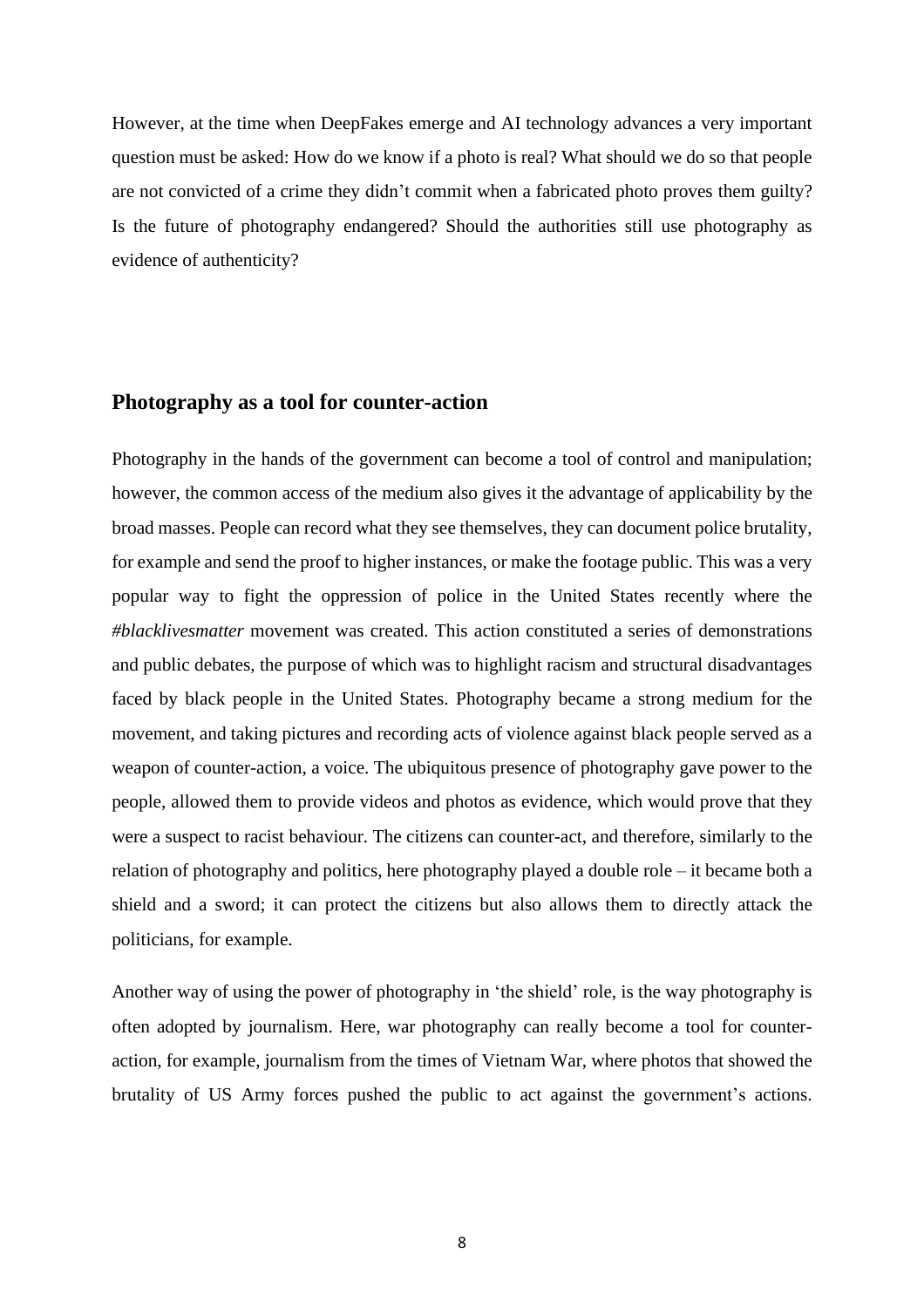Therefore, in line with Marsh, "the camera as a witness is not always used in the service of a dominant ideology, it can also be used against the prevailing authority."<sup>13</sup>

However, this tool of counter-action can be used by the citizens not only to defend themselves but also to attack. Showing compromising photographs of politicians is a common practice for most tabloids whose aim is often to destroy a person's public image, fight with his/her ideology and, as a consequence, make them lose their supporters and political influence. Therefore, the counter-action aspect of the medium isn't always positive and can, in turn, become the tool of control again. As a consequence, even in the role of counter-action, photography still remains a panoptic tool of control, which instead of observing the citizens, it observes the politician and the figures of power, – photography swung back like a two-edged sword.

# **How has the nature of photography changed because of technological development?**

Photography is more technical than its 'reproduction tool' predecessors. Previously, it required a complicated chemical process to develop. And to actually show the image, one would need to have an enormous knowledge for the full realisation of a picture. Nowadays, the process of image-making and realisation is way simpler. Image-making still remains a part of the technical world, and although everyone can create photos, not everyone is considered a photographer. What's more, photography is the medium designed for mass mechanical reproduction in large quantities, and from very early on it gave rise to the possibility to produce an uncountable number of prints from a single negative. This was previously only possible with writing and the use of the printing press, or with art, using different techniques of printing, which required a matrix i.e. lithography. When lithography emerged the technique of reproduction changed and it was a breakthrough. It allowed for a very direct way of reproducing the image, as instead of recreating the image on a stone or etching. Thanks to the reproduction technique of graphic

<sup>13</sup> Anne Marsh, *The Darkroom*: *Photography and the Theatre of Desire* (Macmillan Art Publishing, 2003), p. 37.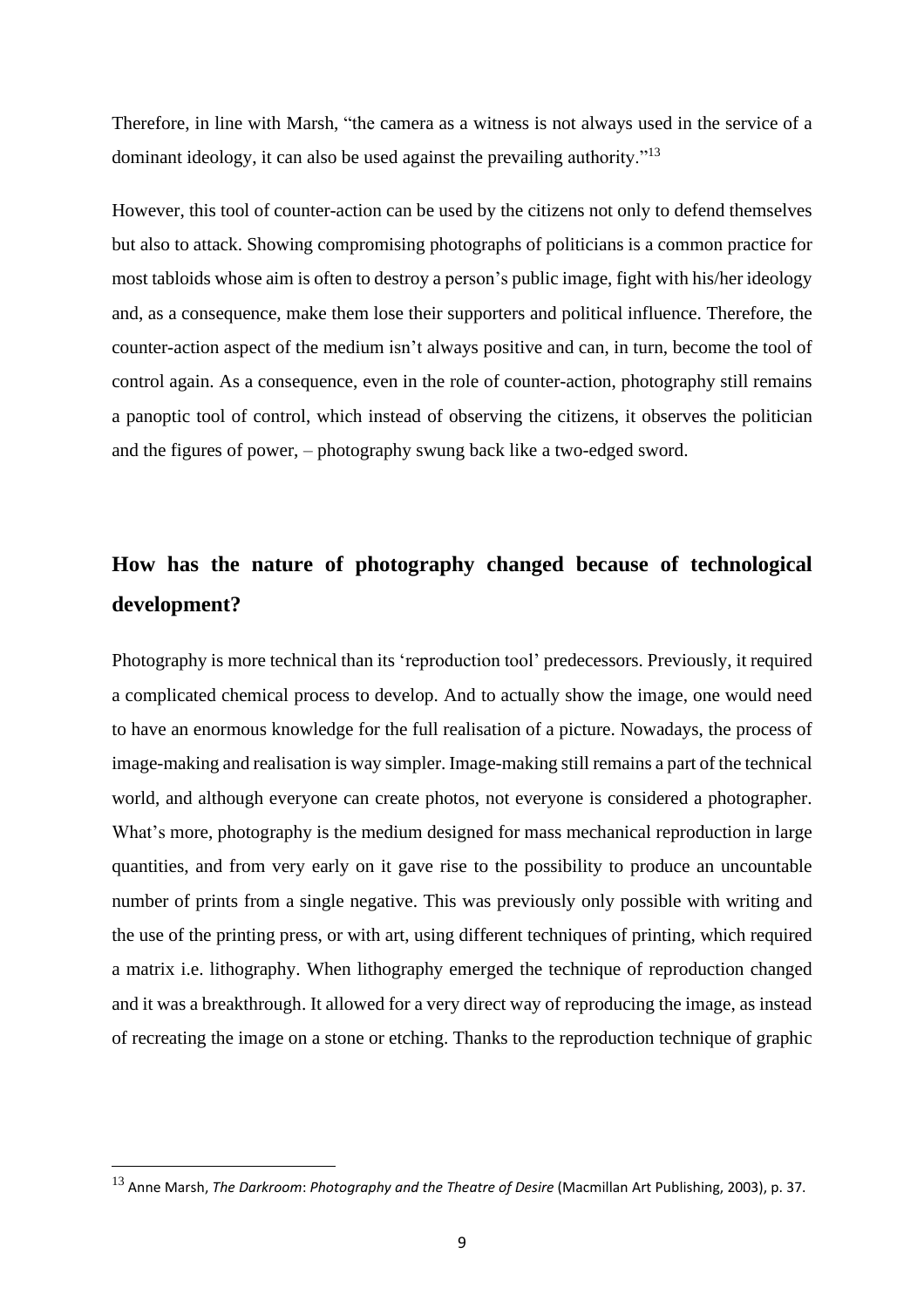art, images could be created in great numbers and on a daily basis, by which it could keep up with the pace of regular printing.<sup>14</sup> However, lithography was never as precise as photography.

Photography was the next technological step, although interestingly at the very beginning of its existence it was thought of as a dishonest and superficial artistic medium, and treated as a technological gimmick rather than a real artistic tool. We know now that photography was a giant leap forward. For the first time, image reproduction became an immediate record of that what we see. As our eyesight records much quicker than our hands ever could, the speed of image-making and reproduction was close to that of speech.<sup>15</sup> This possibility to instantly record the world changed everything. Before that, we would have to stop, prepare everything then sketch and so on. And what we wanted to capture never looked the same as in the moment we first saw it. Here, you can walk down the road, you see something, and it's immediately recorded. It brought a lot of positive changes, yet all of those aspects have another side to them. The possibility to capture everything we see at any given point could lead to a detachment from reality. It gives us an advantage, but don't we start to look at the world through the lens because something could happen and we have to be ready to take a picture of it? Do we actually enjoy our surroundings or has the possibility of immediate recording taken something away from us?

Interestingly, photography was also the first medium to reproduce reality in a somewhat enhanced version. The fact that one can choose the shutter speed, which far exceeds the natural human vision and perception, opened up new possibilities, and the medium was even once considered a 'deceitful' medium by John Ruskin who said that "the photograph lies because: 'in reality time does not stop'".<sup>16</sup> At the same time, the nature of photography gave us the possibility to look at life in a still frame like never before. One could capture an image at thousandth of a second to see the unseeable. In addition, the process of reproduction of the negative can bring out the qualities of the original, which would be impossible to perceive or record with the naked eye, details that are accessible to the photographic camera only. With its lens and other tools, photography is more adjustable and can choose the angle of perception on demand. In this way, photographic reproduction is capable of enlarging the pictures, record

<sup>14</sup> Walter Benjamin, *The Work of Art in the Age of Mechanical Reproduction*

<sup>(</sup>Penguin Modern Classics, 2008), p. 3.

 $15$  Ibid.

<sup>16</sup> Anne Marsh, *The Darkroom*: *Photography and the Theatre of Desire* (Macmillan Art Publishing, 2003), p. 30.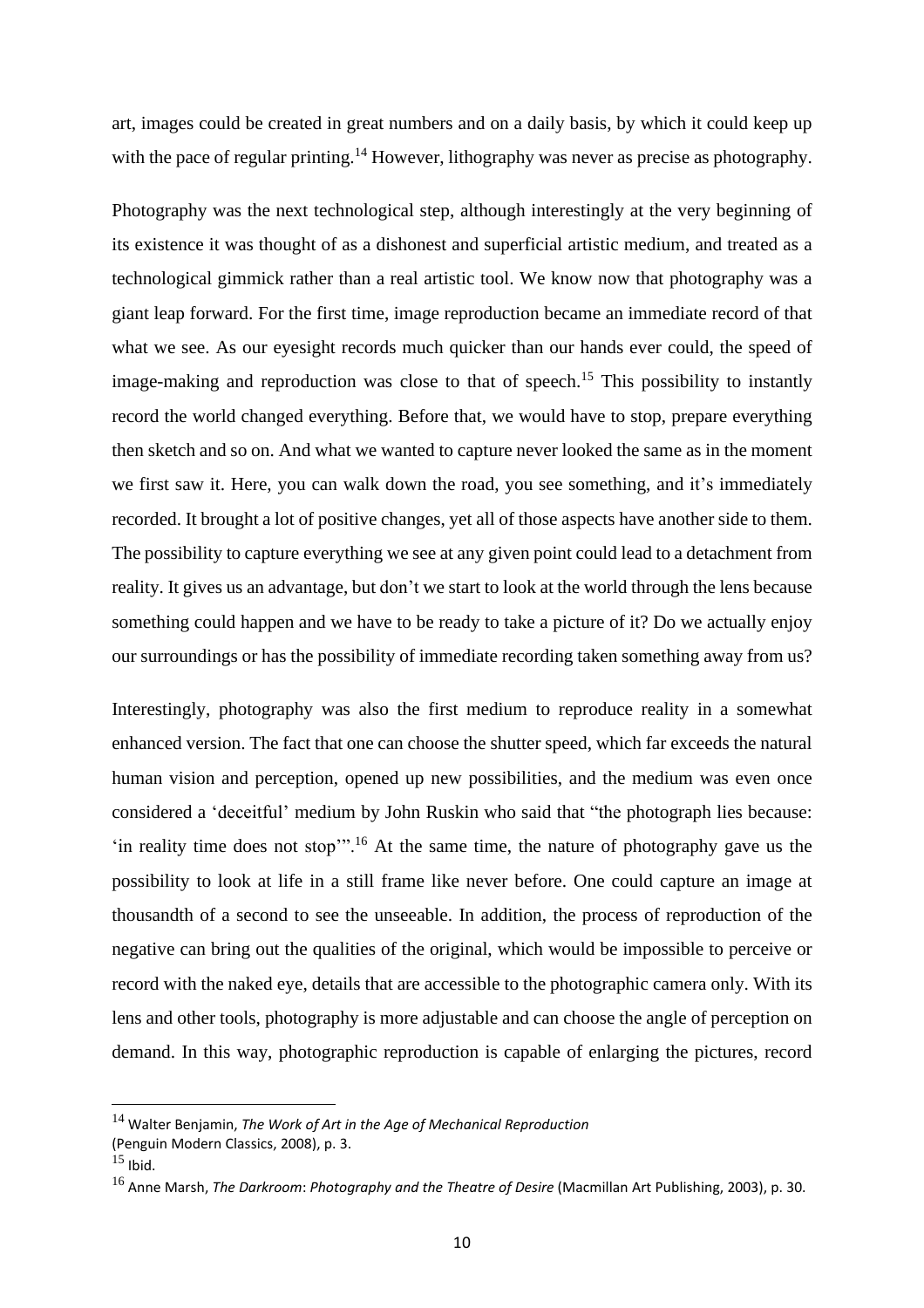slow motion, it can record the world in a way, which escapes the natural vision. What's more, the technical reproduction of the photo, its print, can create opportunities for the photo to be put into situations, which would be impossible for a single image.<sup>17</sup> As Walter Benjamin described: "it enables the original to meet the beholder halfway, be it in the form of a photograph or a phonograph record."<sup>18</sup>

All the same, the initial form of photo development, not the modern digital version, left a lot of room for the photographer to further change the captured reality. The fact that one has the negative does not mean that what the public will see is the exact same thing that was caught on the film. One could compare it to Freud's description of the thought process, where every thought or idea starts to exist in our unconscious (like every photograph that starts as a negative), and it can, but doesn't have to be transferred to our conscious state (as a negative can be turned into a positive version of itself). However, just as the original negative, might look completely different than what goes out to the world, as the process of development can bring out certain qualities and omit others – both in thinking processes and in photo development errors become a natural process of this transformation. In the process of developing and making copies, one can over or underexpose the photo to guide the viewer's attention to what they think is important, or they can do it in a more direct way - by zoomingin on a chosen part of the frame, for instance.

Just like in most photographic techniques, where the medium is designed to be reproduced, the same can be said for the application of the medium to art practice. From a photographic negative one can reproduce an uncountable number of 'art' prints and there is no single 'authentic' one.<sup>19</sup> Hence, it becomes close to impossible to speak of artworks as 'authentic', and the functionality of art is being reversed, as instead of focusing on the Benjaminian ritual basis of the artwork it starts to be founded on a different base, which is politics.<sup>20</sup> What this means is that because of these changes photography became prone to manipulation, to be changed by other parties, and recontextualized.

<sup>17</sup> Walter Benjamin, *The Work of Art in the Age of Mechanical Reproduction* (Penguin Modern Classics, 2008), p. 4.

 $18$  Ibid.

<sup>19</sup> Ibid., p. 6.

 $^{20}$  Ibid.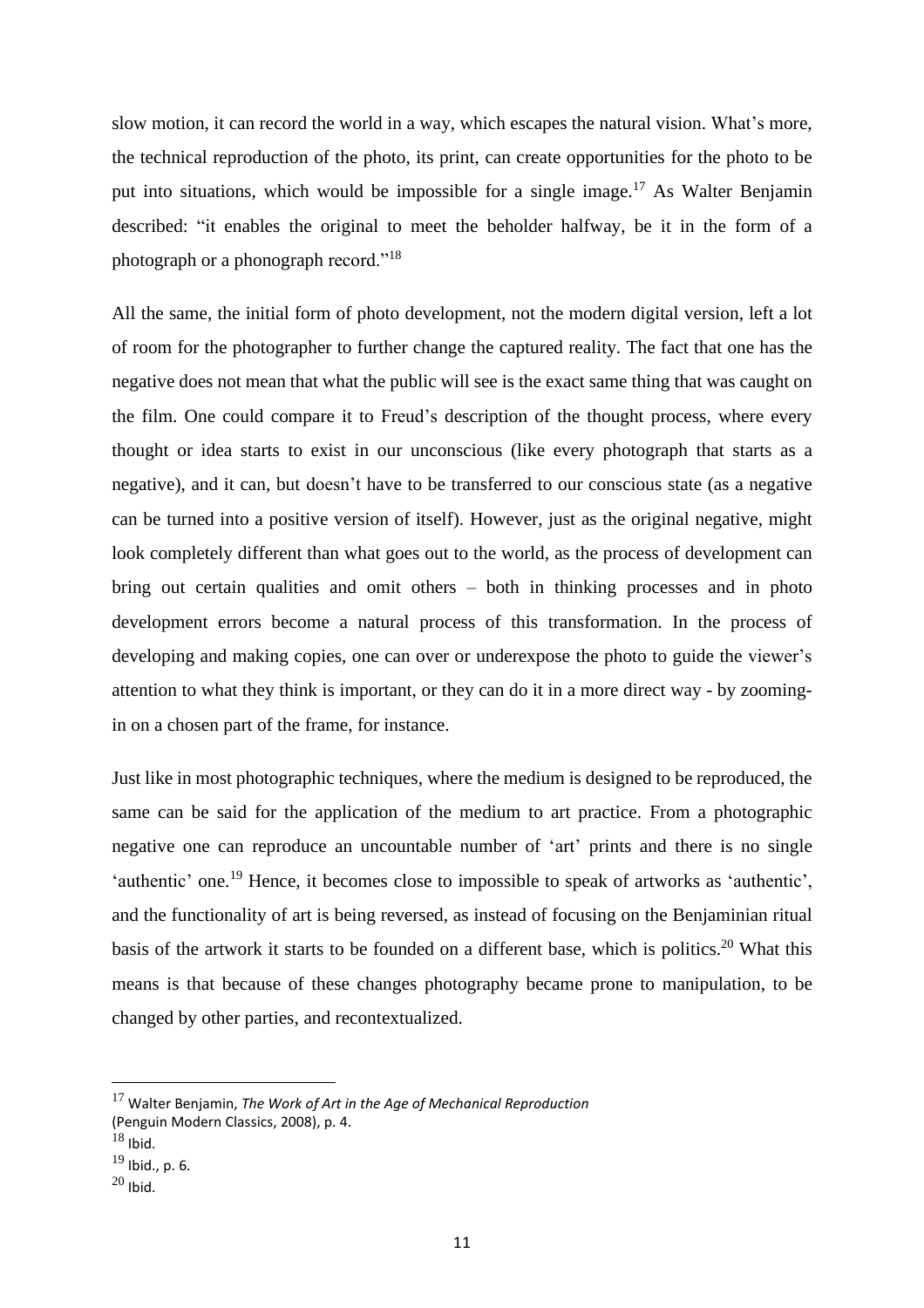Photography as an artistic expression is always supposed to imply certain emotions on the viewer. Even when we 'just' take a picture of a landscape it carries some emotional footprint with it – those can be emotions which accompanied us while we were taking the photograph, or emotions we want to convey when we show it to someone. A photo can act as a kind of 'disposal' of emotions for us, it can be a shield from the world, as an absorber of the emotions which accompany the event; and it is always supposed to carry that emotion with it and 'hopefully' convey it to another person. The fact is that photography created without the target audience in mind almost doesn't exist. It is always done for someone, even when it's done subconsciously – the target audience could be the photographer themselves. Because of this fact, and the fact that it was very easy and cheap to reproduce compared to other types of reproductions, photography possessed a new function when compared to other artistic media. Due to this fact, photography was added to the array of art practices, which are mostly done for the 'other', purposefully created for others to see, admire and contemplate. This great emphasis on the exhibition aspect of the artwork makes the work of art a new function within a new setting. Benjamin said that "this much is certain: today photography and film are the most serviceable exemplifications of this new function."<sup>21</sup> Amongst those functions there emerges the artistic function, which could be recognised as being created by chance, or by accident.<sup>22</sup>

However, this new function brought new issues to the medium. Photographs show us the reality we see every day, but those are sometimes images without context. Unlike paintings, the medium praised at the time, photography does not go through the process of manipulation and distortion in the author's mind whilst being created, and because of that, the medium was said to be plain and dehumanised. According to John Ruskin paintings were "[the] good art [which] 'conveyed not so much the scene' as the artist's 'own originality of mind'."<sup>23</sup> Photographs are typically solely image-based and sometimes it is impossible to understand the message without knowing anything about the photograph - one can see that it is a portrait for example and understand nothing else. According to Roland Barthes in his book *Camera Lucida,* a response to such a photo would be called a 'studium', which means that the image is seen through a set

<sup>21</sup>Walter Benjamin, *The Work of Art in the Age of Mechanical Reproduction*

<sup>(</sup>Penguin Modern Classics, 2008), p. 8.

 $22$  Ibid., p. 7

<sup>23</sup> Anne Marsh, *The Darkroom*: *Photography and the Theatre of Desire* (Macmillan Art Publishing, 2003), p. 30.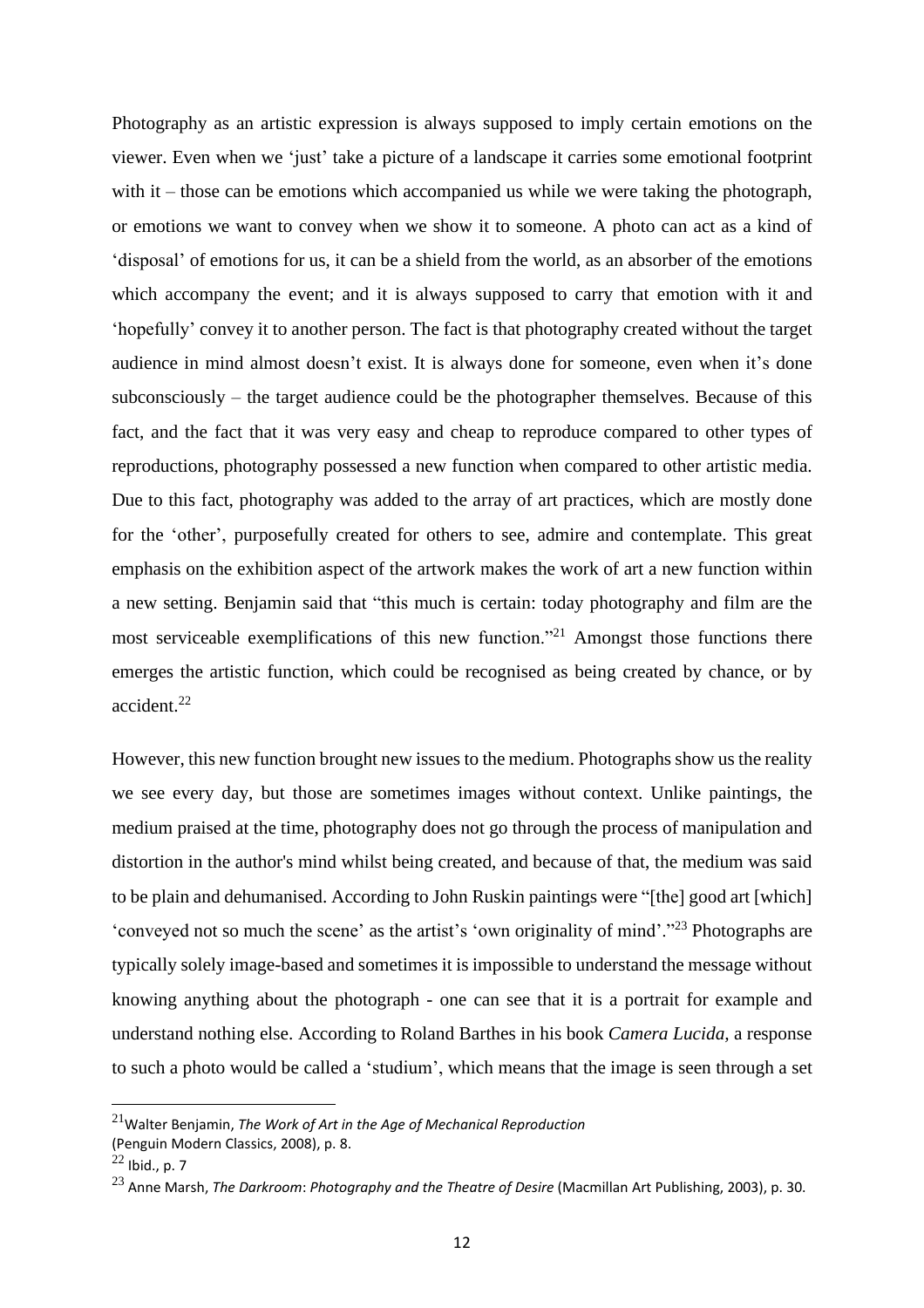code of identifiers.<sup>24</sup> Photographs do carry the emotions with them anyway; however, it can be difficult to read them without knowing the context. Because of that, photographs are put into albums, have descriptions, usually are accompanied by a title or a caption, to let us understand that this seemingly ordinary photo is actually something more. Another way to understand a response to a photographic image is Barthes' idea of the 'punctum', which describes a special response to a given photograph, something that captivates the observer, makes him or her an active participant in the image. The caption could usually be a guide for the observers to notice the 'punctum' in a photograph, which seemingly has only 'studium' qualities in it.<sup>25</sup> Interestingly, as Walter Benjamin wrote: "For the first time, captions have become obligatory." It became obvious that the nature and character of those captions serve a different purpose than the title of a painting.

<sup>24</sup> Roland Barthes, *Camera Lucida: Reflections on Photography,* trans. Richard Howard (Hill & Wang, 1980), p. 52.

 $^{25}$  Ibid., p. 80.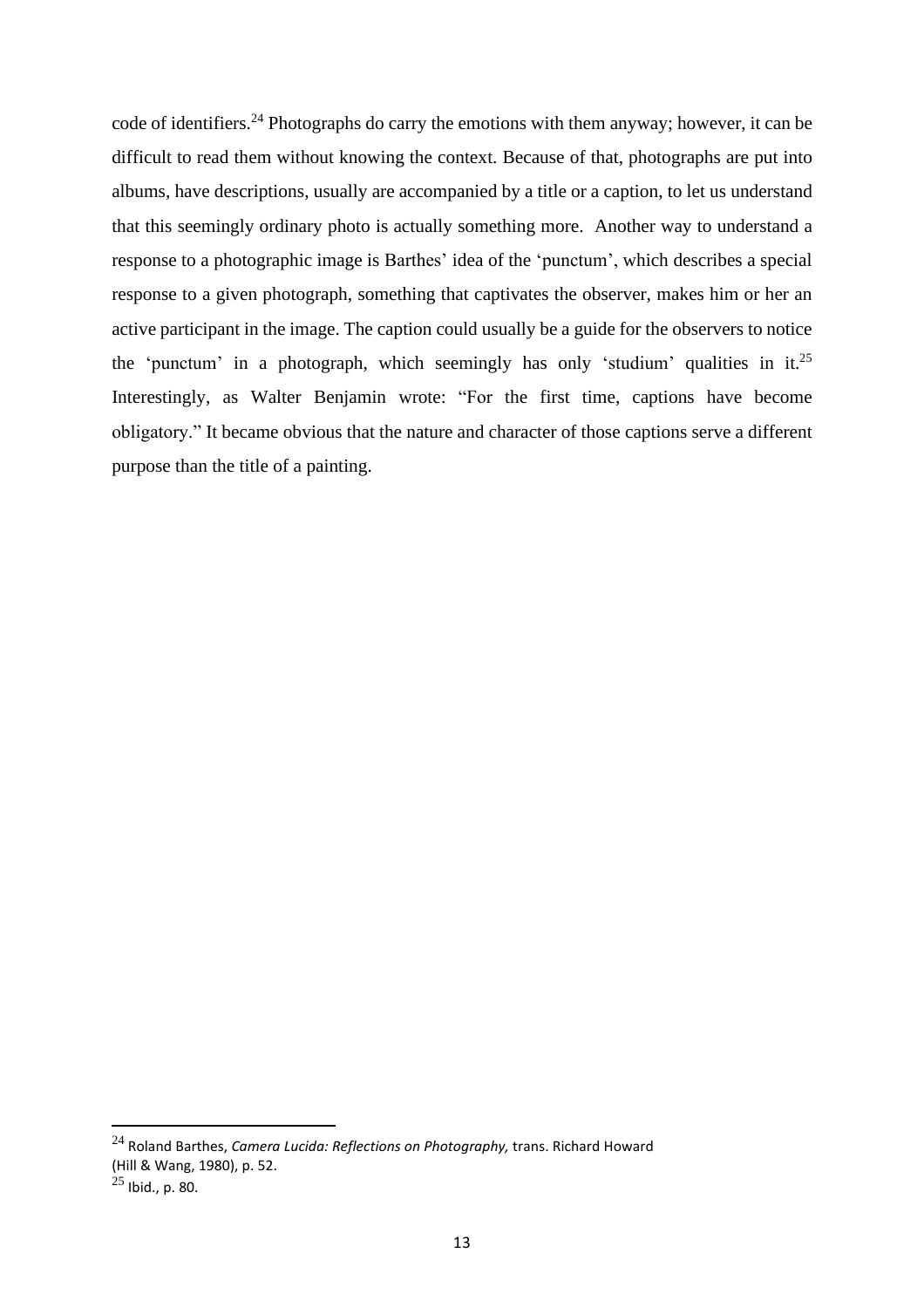# **Photography as a tool of political propaganda**

Photography without its title is simply a picture, a copy or representation of the world and open for various interpretations. As such, photography is prone to be used in other ways than intended by the author. One could go as far as to say that it needs explanation, as without the caption it can be misunderstood.



Pic. 1 *German soldiers demounting Polish border barrier*, 14.09.1939, © Hans Sonnke

A photograph stripped of its caption can be used in any way, a story can be added to it, or it can serve as a representation of one idea but in reality represent the exact opposite. A good example is the case in which Polish nationalists used a short film and photographs from the 1940s to celebrate the independence of Poland, emphasising how the country broke from the rules of the III Reich.<sup>26</sup> However, what they didn't know was that the 'image' they used showed not Polish soldiers opening the borders after the war, but German soldiers breaking through the border while invading Poland on 1<sup>st</sup> September 1939.

 $^{26}$  Sourced from an old Facebook post on a Polish Nationalist Page, which has been deleted by Facebook and I couldn't find any traces of it now.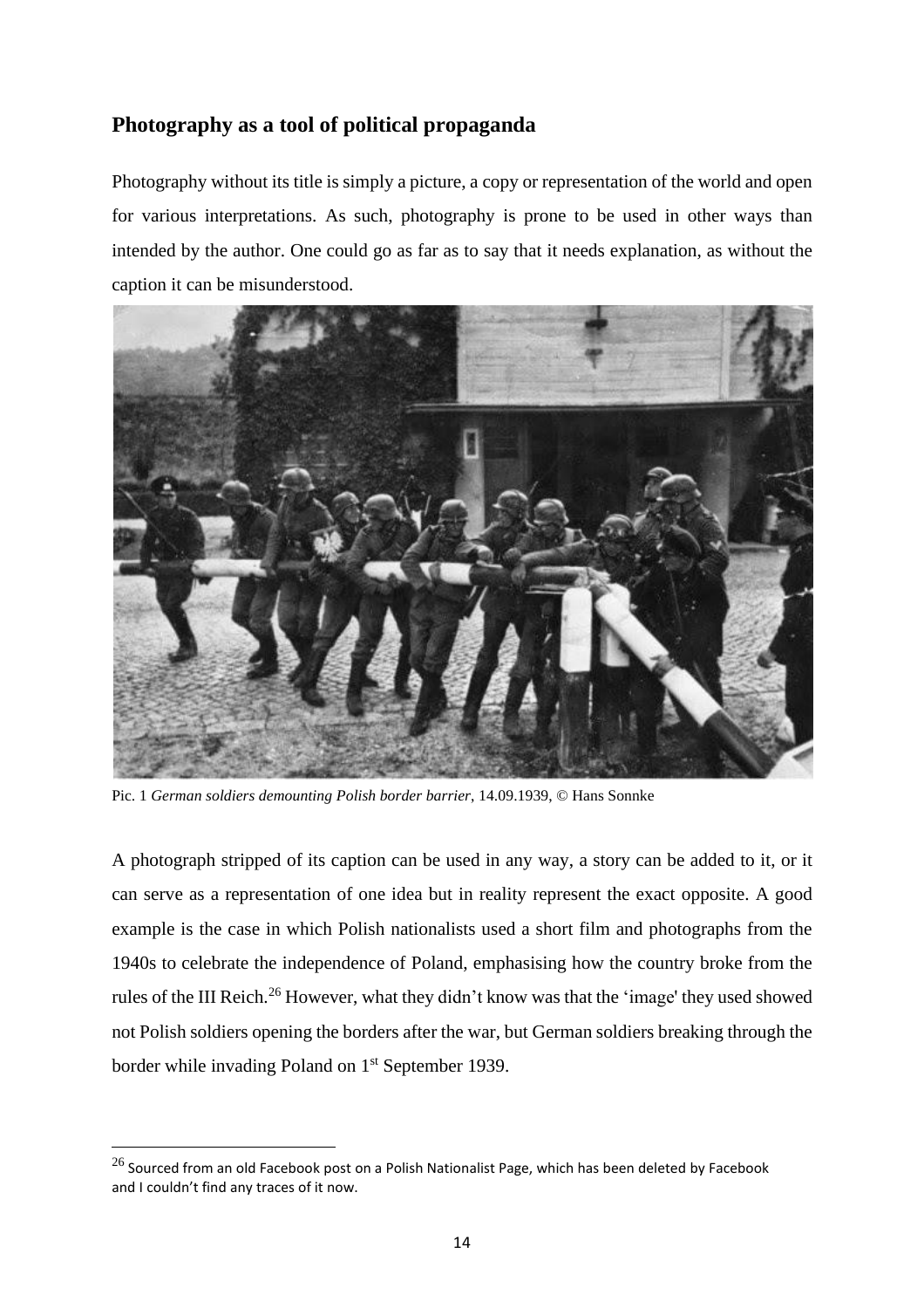What is interesting about this particular photo taken by Hans Sonnke is that it's not the first time it was used for propaganda purposes. In fact, the photograph wasn't really taken on 1<sup>st</sup> September 1939 but 14<sup>th</sup>. What's more, it was not taken on the German-Polish border but instead on the borders of the Free City Gdańsk. This photograph was staged by the German troops and later used as a piece of propaganda in later years as a symbol of power of the German army. It was named by the German propaganda as "German soldiers demounting the Polish border barrier."<sup>27</sup> What's even more interesting is that the photographer himself was originally from Gdańsk and was a well-known pre-war photographer; all of the 'German soldiers' in the photo are actually members of the Gdańsk Police Force.<sup>28</sup> The entire photograph was staged, it was created for propaganda purposes and it created a situation, which in reality never happened.

So is photography just a representations of reality, of a given situation, which without the caption can be used freely, for any purpose? John Berger in his book *Uses of Photography* proposes that "it's because of the fact that the photographs don't carry their own meaning, they are similar to the pictures in the memory of a complete stranger, you can use them in any way."<sup>29</sup> If photography becomes the memory of a stranger, and this applies to everyone who sees them (unless you are the author), this means that they technically belong to no one's memory, and therefore become 'public', more so if they are stripped of their caption, their context. Berger stated that "public photography (…) is deprived of its context and becomes a dead object, which – because it's a dead object – can be arbitrarily used."<sup>30</sup>

Interestingly, photography is also used within politics as it "cuts both ways - the aestheticisation of politics (Fascism) and the politicisation of aesthetics which is, according to Benjamin, [was] the task of Communism."<sup>31</sup> The government can use the pictures to show their leaders as heroes of the nation, manipulate their appearance by different perspective tricks for e.g. by making the leader look taller, and use other tricks to show the government's power. And because photography is thought to be the truest medium and people are accommodated

<sup>&</sup>lt;sup>27</sup> Apoloniusz Zawilski, "Battles of Polish September", (Łódź : Wydawn. Łódzkie, 1989-1990)

<sup>28</sup> "wPolityce.pl," wSieci Historii, access date: 19/01/2020, https://wpolityce.pl/polityka/168107-podrecznikido-historii-trzeba-drukowac-od-nowa-slynne-zdjecie-niemcow-lamiacych-graniczny-szlaban-to-propagandowaustawka

<sup>29</sup> John Berger, "Uses of Photography", in *About Looking* (NY: Pantheon, 1980), p. 76.

 $30$  Ibid., p. 82.

 $31$  Ibid., p. 102.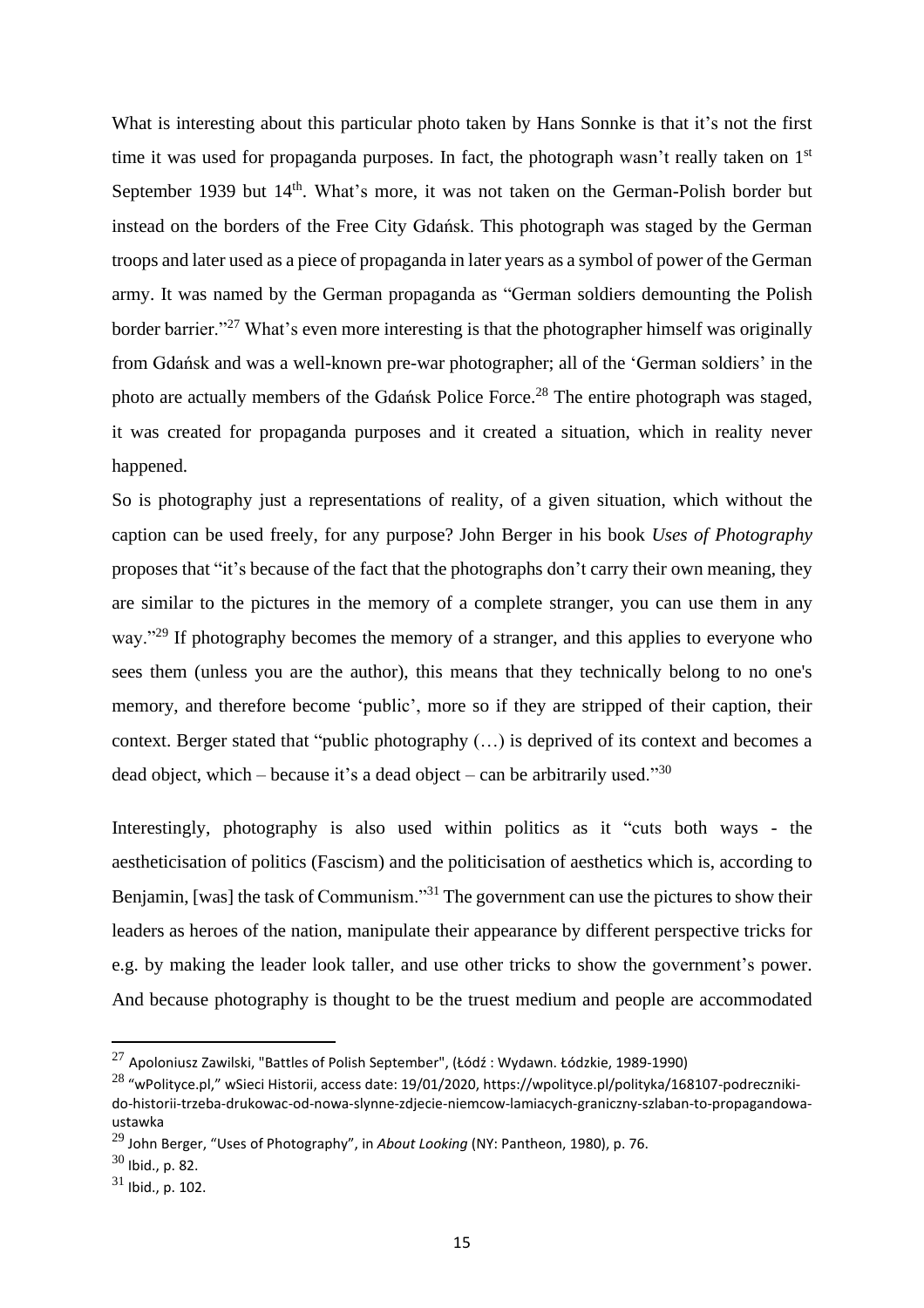with this idea "it was this truthfulness of the new medium, which incentivised to wisely use it as a tool of propaganda.<sup>32</sup>

Another way of using photography for propaganda is through aesthetics in general, namely by influencing what and how people observe the every day. Certain images can be associated with an opposing ideology, in the case of Communism that would be Capitalism, which would be shown in a disgraceful demeanour, making sure people see it as something bad and a threat to the system and vice versa. In her book *On Photography*, Susan Sontag said that "cameras define reality in the two ways essential to the workings of an advanced industrial society: as a spectacle (for masses) and as an object of surveillance (for rulers). The production of images also furnishes a ruling ideology. Social change is replaced by a change in images."<sup>33</sup> Photography ceases to be solely the tool in the hand of the government, which is used to propagate the ideology – photography, essentially, become the ideology, way more powerful than only the spoken or written words, as it becomes omnipresent in people's lives, hence, becoming a somewhat omnipotent governing tool and a tool for shaping reality.

<sup>32</sup> John Berger, "Uses of Photography", in *About Looking* (NY: Pantheon, 1980), p. 72.

<sup>33</sup> Susan Sontag, *On Photography* (Penguin Modern Classics, 2008), p. 178.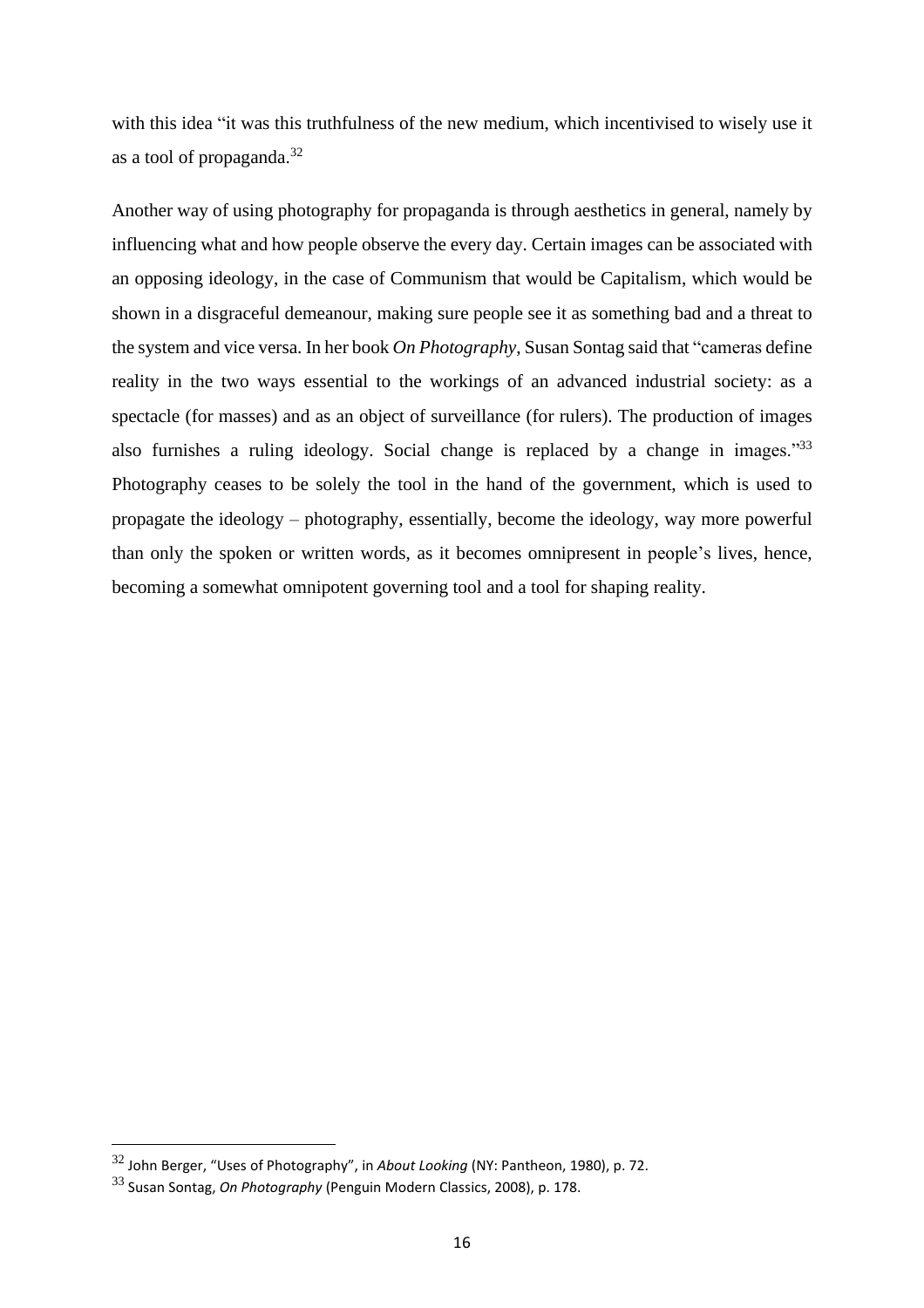#### **How can photography be understood as re-shaping memory and our reality?**

Another way to consider photography is to see it as a re-shaper of memory and our reality. Similarly to writing, photography removes the need for memory. The memory replacing qualities of writing were discussed for centuries and Plato even argued that writing will do us more harm than good as he said that "if men learn this, it will implant forgetfulness in their souls; they will cease to exercise memory because they rely on that which is written, calling things to remembrance no longer from within themselves, but by means of external marks."<sup>34</sup> These qualities translated onto photography to an even greater extent. Memory, even before photography, was mainly image-based, the way we remembered events is usually with a series of images, kinds of short films, etc. Therefore, if now there exists a possibility to actually capture a memory, a feeling of a place, is there still a need for us to physically be there or can we experience it all by looking at the image? Do we truly remember the event, the sight, or do we remember the fact that we took a picture, and we come back solely to the emotions connected with the act of taking the picture? What if that we experience in the present becomes that which we choose to remember as a memory? Susan Sontag wrote in *On Photography* that "Proust  $(...)$  by considering photographs only so far as he could use them, as an instrument of memory, [he] somewhat misconstrues what photographs are: not so much an instrument of memory as an invention of it or a replacement."<sup>35</sup> One could say that photography is the first medium to truly realise what our memory was for us, how we perceived it in our minds and how we imagined it if it was to be materialised.

Maybe the photograph itself carries some emotions with it, and even without being somewhere physically we can feel those emotions, feel as if we were there. Did photography, becoming such a common part of our life, strip us from our basic emotions, and actually experiencing the world? Some of us feel an inherent need to take a photograph, otherwise - how would anyone believe me that I actually was there?

Understanding and using photography as a replacement of memory was and still is, present since the beginning of its existence as a medium. Nowadays a camera serves as a kind of diary,

<sup>34</sup> Plato, *Phaedrus,* trans. Alexander Nehamas & Paul Woodruff (Hackett Publishing Company, 1995), p.79.

<sup>35</sup> Susan Sontag, *On photography* (Penguin Modern Classics, 2008), p. 164.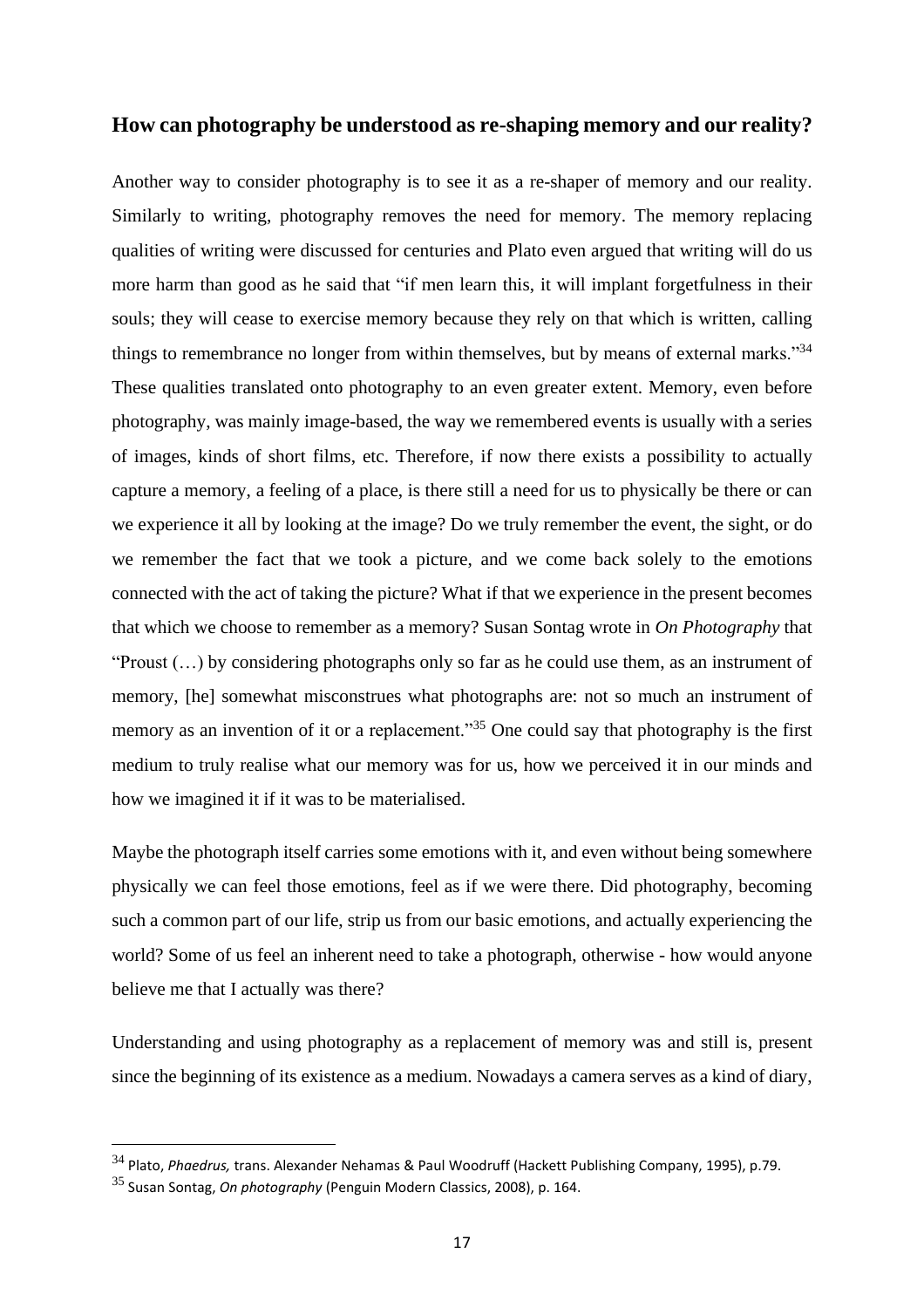which we take everywhere with us. Whenever we go on holidays there needs to be a documentation of that. We don't trust our memory as it is closely connected to our imagination and to avoid any inconsistencies in the images of our trip, we document every step with the tool that won't fail us – photography. Today, it serves an even more important function. Photography that focused on holiday pictures was very much present; however, now it's more than just that. Nowadays, it could be said that photography is a proof of existence – I shoot, therefore I am; I am because I have a document of the experience. Some people document almost every moment of their life and the form of this documentation is also very interesting. We've come a long way from taking pictures of simple landscapes we've seen, photos that our parents took of us entitled "me standing next to/under <insert a monument here>". Right now we prefer selfies, which for the reason of acting as proof of presence are the best form of imagemaking. It is now not so important if we post a picture of a landmark, what's important is that our face is visible in the picture, we were there, this photo couldn't be taken by anyone else. Our close link to the everyday use of photography made us change our perception of it, and somewhat could make us forget that what we do is taking pictures. The process has become so natural, and it has been aided by the accessibility of the cameras, which are a standard feature in any electronic communication interface we now own.

However, photographic practice wasn't always that accessible. Back in the day and some people had a chance to have their picture taken only once in their lifetime. A common and even popular form of this single opportunity photograph was "the making-beautiful of the dead [and it] was part of the grand ritual of funerals in the Victorian era."<sup>36</sup> This practice meant preparing a deceased loved one, a member of a family, a child, or a partner, sometimes for their first, photographic session. People were arranged in life-like postures, properly dressed, sometimes sustained on some wires to 'stand' still and later be photographed. Bodies could be photographed on their own and then it would portray them as contemplating or sleeping, or they could be a part of a family photo where they would be 'actively' participating in posing for the photograph. The entire idea of the process was to keep the memory of a person as they were alive so that they remain in the family's memory as a happy and primarily living member of a family. It became a new way of commemorating your loved ones and "people sought to

<sup>36</sup> Anne Marsh, *The Darkroom*: *Photography and the Theatre of Desire* (Macmillan Art Publishing, 2003), p. 158.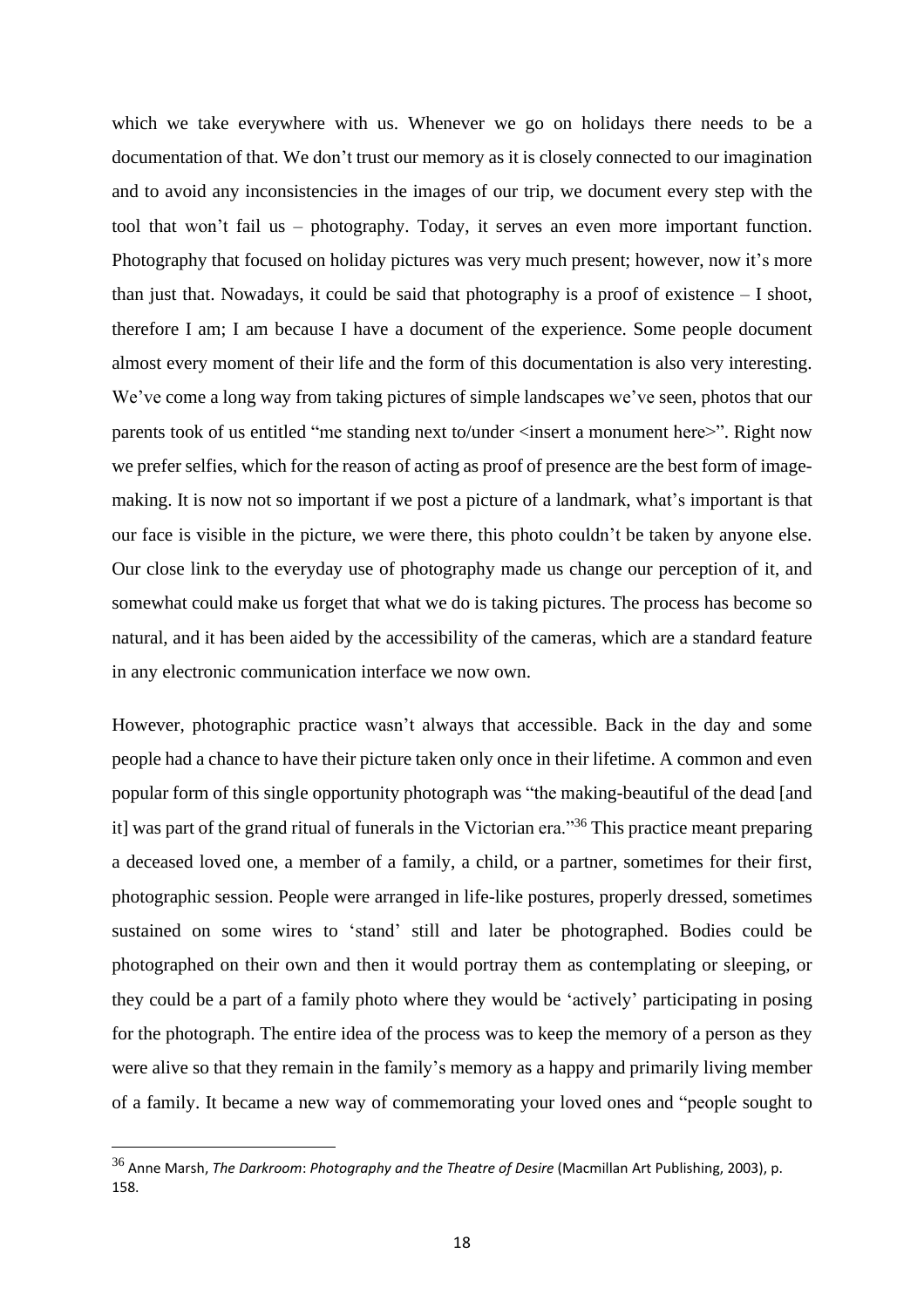preserve a memory of the person just after they had died."<sup>37</sup> However, the fact wasthat it wasn't the memory of the people that kept the person alive, but the photograph. The photograph could show the person in a way they would never actually look in their life, farmers could be dressed in rented suits, they could be portrayed reading a book wherein reality they couldn't read. The memory about the person was augmented, and in this way their augmented memory will forever be alive and perfectly arranged in the way the family wanted, as long as the photograph remains intact. The photograph becomes proof, sometimes the only proof, that someone was alive and a statement of who they were even if it was an 'arranged' statement.



Pic. 2 *Post-mortem photography,* photo. Whitehotpix/Forum

### **Photography as a deceitful medium**

The medium of photography tends to be not as precise and truthful as we think. Trusting in it too much can be deceitful, as we can be fooled by the medium's nature. We use photography to record certain landmarks in our lives, to remember events or sceneries. As stated previously, photography becomes a diary for us, a tool for storing memories. But what if both of this image memory was flawed? What if both the physical photograph and imaginary image were

<sup>37</sup> Anne Marsh, *The Darkroom*: *Photography and the Theatre of Desire* (Macmillan Art Publishing, 2003), p. 158.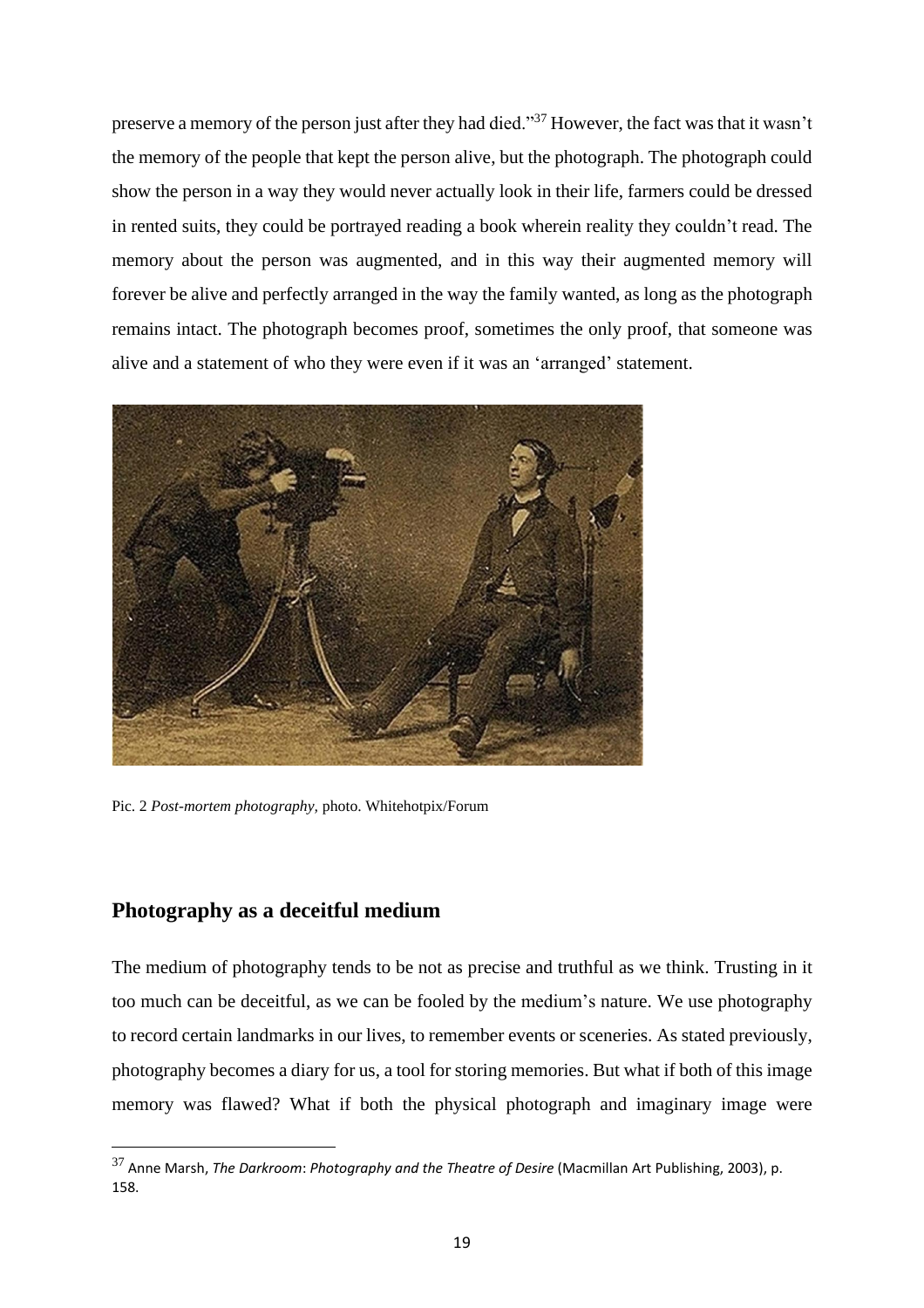somewhat incorrect? According to Marsh, "Benjamin and [Sigmund] Freud imply that all photographs have a psychic origin, that we literally think in photographs, and that these pictures in which we think and remember are quite obviously photographs of ourselves."<sup>38</sup> We remember our lives in sets of images, short films, slow-motion moments and so on. This idea is supported by the fact that it also happens very often to "(...) people [with near-death experiences who] speak about the way in which their whole life flashes before them in a series of cinematic stills (photographs) which may never have been taken with a 'real' camera."<sup>39</sup> But, how can we know that what we see before our eyes is the true image, how can we be sure that it truly looked like that when we first observed it? It usually happens that the images we see in our mind are often distorted, tampered with by our imagination to show a 'version' of the real event, or an inaccurate representation of reality. It is very interesting how in this way, our inherent imaginary camera is very similar to an actual photographic camera. As Joel Snyder argues: "If photographs are about 'the real world' … then in what sense is a picture that shows us something unseeable still to be thought of as about 'the visible world'?"<sup>40</sup> As photography captures reality which otherwise would be impossible to record or be seen with the physical limitations of human perception, for example we simply cannot perceive reality as fast as a camera, one could say that our mind works similarly, but not through rapid recording but by manipulation, augmentation and imagination. This is why "memory, perception and desire intersect in complex ways to create a lifetime of memories and recollections which may have little to do with so-called 'real' events."<sup>41</sup> However, the actions of manipulation, augmentation and imagining are not reserved solely for our mind as memory and photography share those qualities. In her book, Marsh spoke of the connection of our memory and photography: "Likewise, Henri Bergson, to whom Benjamin is indebted, argues that photography and perception are analogous to one another not 'because perception works like a camera to seize reality but rather because, working like a camera, it fails to seize reality'."<sup>42</sup> What this means is that there is, in fact, no good way to capture reality, and even though we might think that

<sup>38</sup> Anne Marsh, *The Darkroom*: *Photography and the Theatre of Desire* (Macmillan Art Publishing, 2003), p. 168.

 $39$  Ibid.

 $^{40}$  Ibid., p. 105.

 $41$  Ibid., p. 169.

 $42$  Ibid.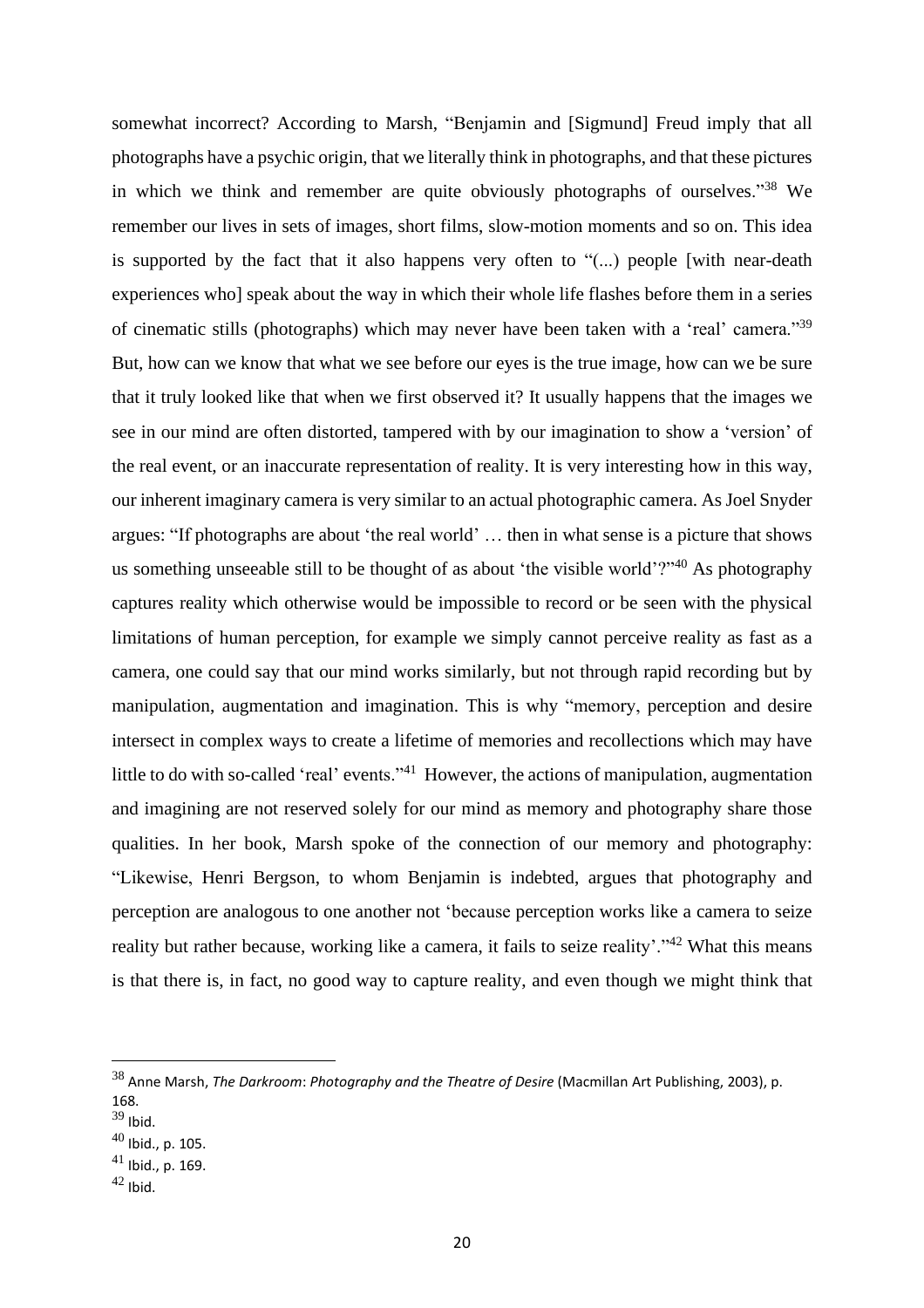photography serves us well in that task, it is inherently flawed and what it captures is always somewhat an interpretation of the real.

#### **Photography, manipulation and art**

Manipulation is commonly used as an agent for the creation of art, it is a part of the process of creation. However, manipulation is acceptable for people when it's used in painting for example, because then it becomes a natural part of the medium, part of the process of creating the piece and nobody questions how it was made, with photography the case is often different. When manipulated, photography is said to be lying, deceiving and going against its 'true' nature, which is commonly understood as solely representational. According to Jamie Windsor, when we feel cheated by photography is it because we feel that the photographer tried to trick us, or is it because our expectation of what photographic process is misconstrued?<sup>43</sup> In some sense, as said before, all photography can be described as somehow dishonest, as the act of simply framing the photograph, deciding what to leave in and what to leave out is a way of tampering the reality. What the observer sees is not the entire situation that happened, it is what was chosen for them to see.

We know that photography is equipped with many tools, which allow for the manipulation of the initial frame to such an extent that the final result can be hard to recognise, showing a somewhat different version of reality, which for instance could be perceived or captured differently by someone else. But, is that a bad thing? Does manipulation change the truth of the photograph? Or maybe manipulation means simply using tools available to photographers, which they use to overcome the limitations of the medium, and realise the vision of the photograph they saw when they were taking the picture?

 $^{43}$  "Are these photographers CHEATING?" YouTube video, 2:39. "Jamie Windsor," December 15<sup>th</sup>, 2018. https://www.youtube.com/watch?v=6nsFNUqQpJM&t=111s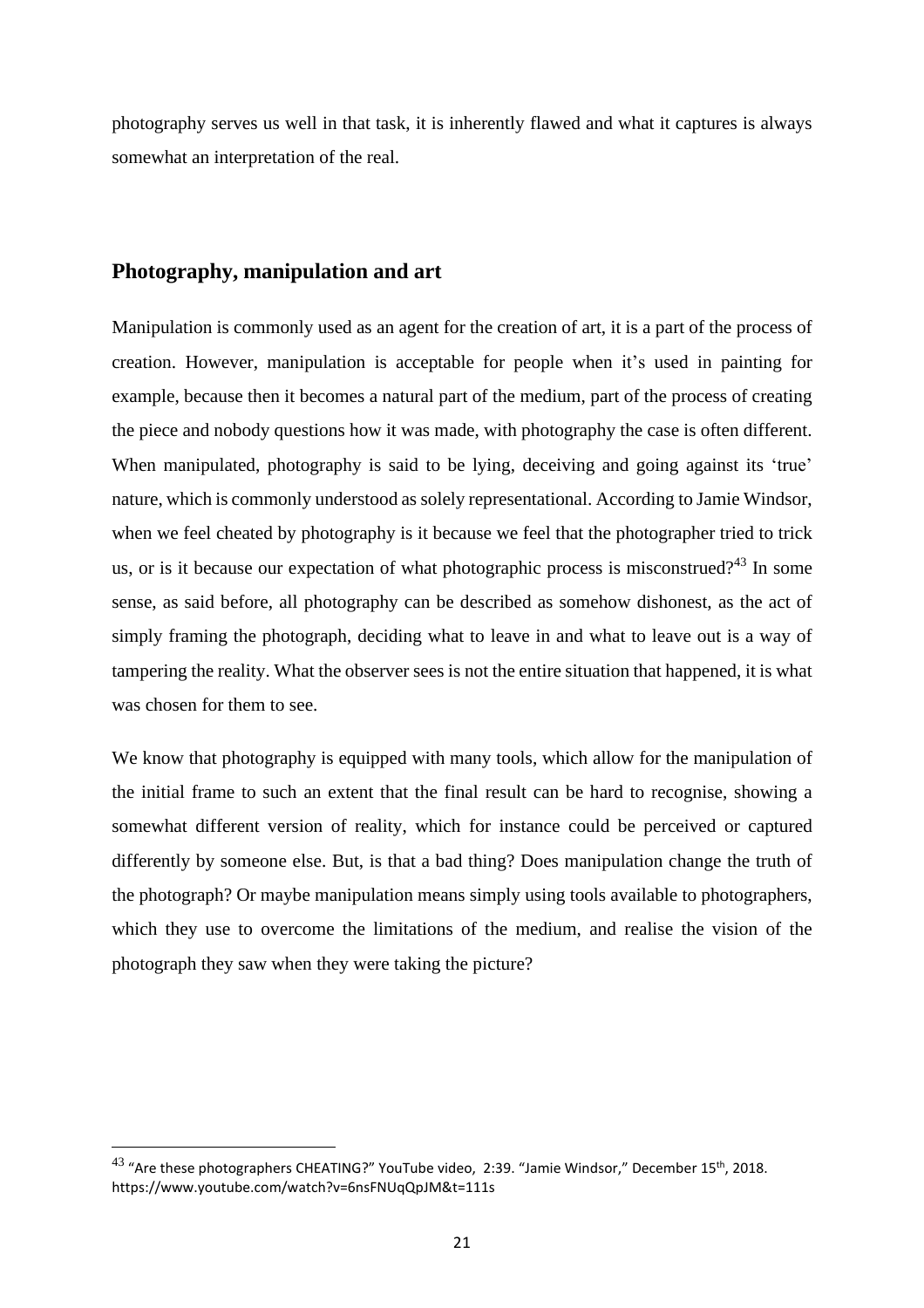According to Windsor, photography will never be, and never was, absolute truth in itself, but rather a communicative tool, by which a representation of truth is conveyed, representation if the truth that the author wanted to show.<sup>44</sup>



Pic. 3 *Elevator — Miami Beach, 1955*, © Robert Frank

Even some of the most iconic images like Robert Frank's *Elevator Girl*, from the series *The Americans* have been staged. This series was supposed to show the state of post-war America, how people tried to cope with life and with various ways to earn money. The *Elevator Girl* was the perfect example of how people looked and felt in this time of distress – caught while working, daydreaming, despair visible in her eyes. Whereas, the reality was quite different.

<sup>&</sup>lt;sup>44</sup> "Are these photographers CHEATING?" YouTube video, 8:36. "Jamie Windsor," December 15<sup>th</sup>, 2018. https://www.youtube.com/watch?v=6nsFNUqQpJM&t=111s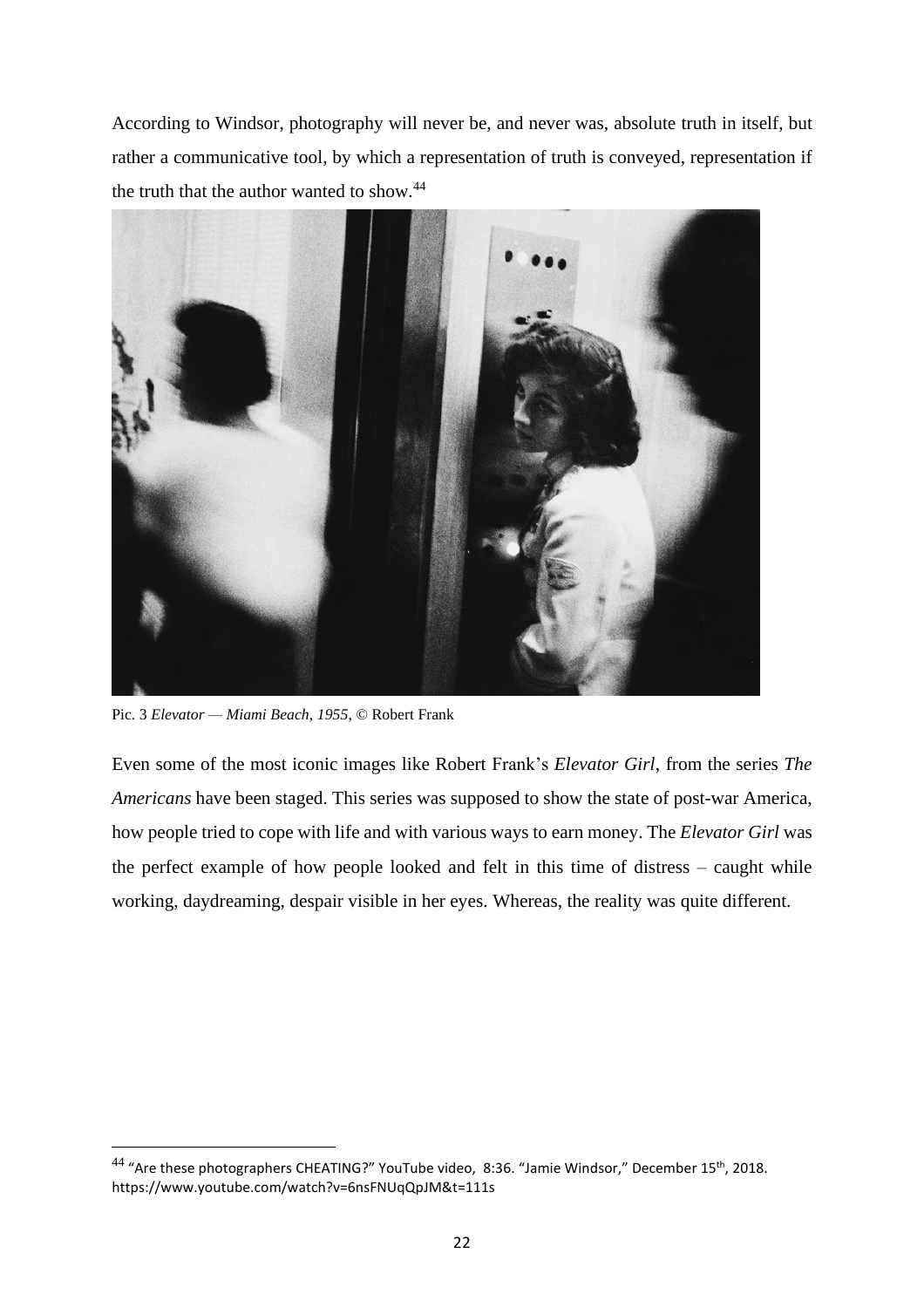

Pic. 4 Contact sheet for *Elevator — Miami Beach, 1955*, © Robert Frank

In the case of the *Elevator Girl* when one sees the contact sheet of the session it is clearly visible that the girl was arranged in different poses and the photographer spent quite a long time with her, making sure he gets the perfect expression, the perfect composition, and the perfect truth of the situation. One could say however that this process doesn't matter, the photograph still speaks about the culture and social hierarchy of post-war America, and because of that its message is sent, it carries its truth with itself.<sup>45</sup>

The truth in photography, as in all other art is not told through the intent or the process, by which something was created, but by what the end result communicates and how it speaks to the observer.<sup>46</sup> To truly appreciate that what needs to change is people's approach towards photography.

<sup>&</sup>lt;sup>45</sup> "Are these photographers CHEATING?" YouTube video, 8:45. "Jamie Windsor," December 15<sup>th</sup>, 2018. https://www.youtube.com/watch?v=6nsFNUqQpJM&t=111s

 $46$  Ibid., 8:54.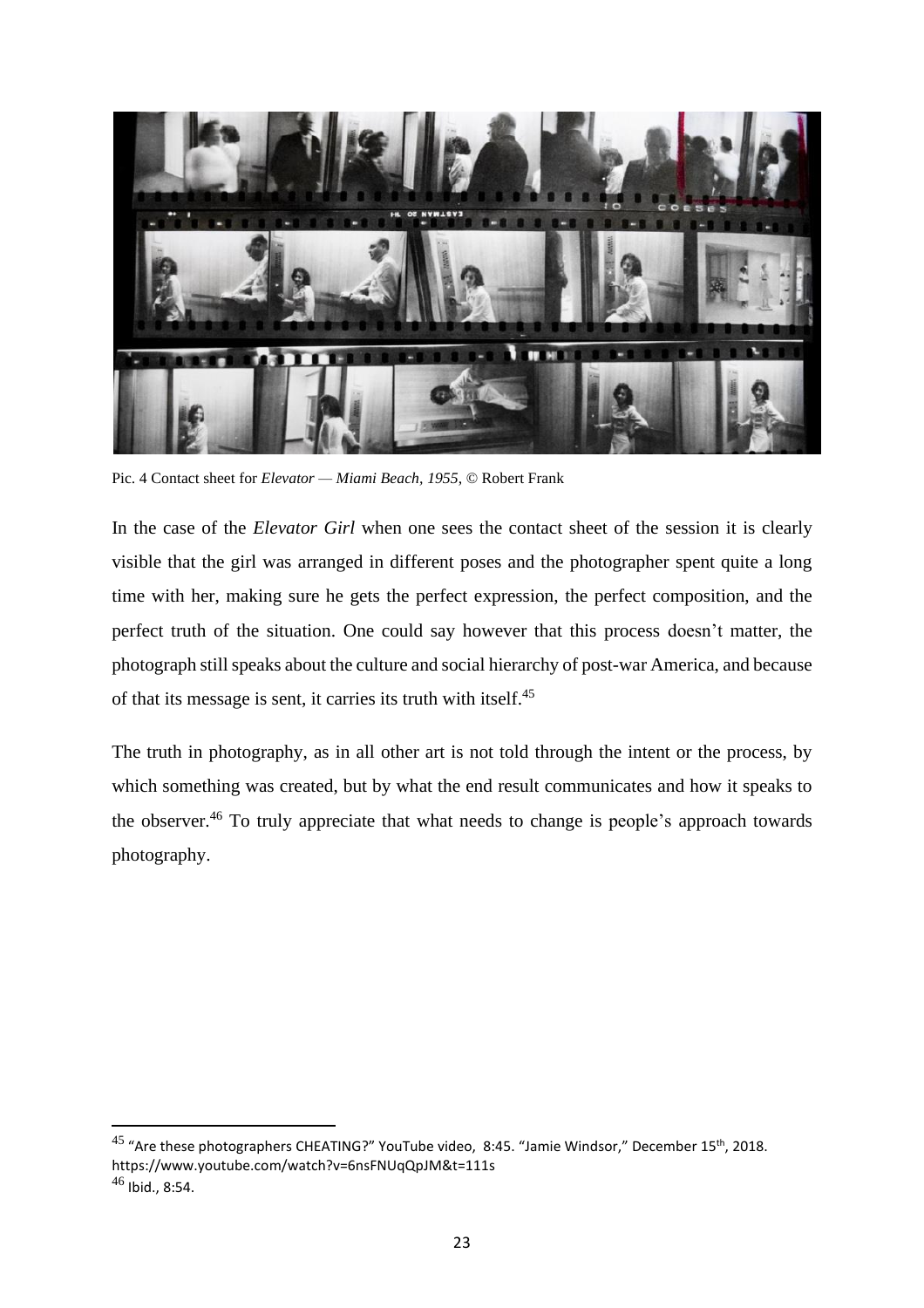#### **Conclusion**

For some photography was and still is difficult to place in the realm of fine arts. At the same time, it is truly difficult to pigeonhole the medium because of its threefold nature as it drifts between the area of memory, documentation and art. It has done so since the very beginning of its existence when it was said to be a competitor to painting. However, even in those times, it wasn't free of accusations it still faces today, because while paintings were said to show the thought process and emotions of the author, present the artistic capabilities of the author, and document the world, photography was recognised as showing only the captured reality, without any emotional load or artistic qualities whatsoever. This idea had become engraved in the mind of the masses and it seems that it is where photography gets its common analogy from as: *the most true-to-life medium*. However, as shown in this paper, photography went through various stages and was perceived in many various ways. In different periods of time, photography proved itself to be an exact opposite of the analogy it was given. Thus, photography could become a 'writing machine', a replacement of memory, a tool of control, a tool of propaganda, or it can be medium of deceit, as well as a tool of counter-action. What's more, photography possesses a variety of uses, and it utilises a vast spectrum of tools. One could ask: does it matter that photography is a 'manipulative tool', that it is prone to changes and manipulation, that what the observer sees in an exhibition is entirely different to what was initially captured by a camera?

The truth in photography is what the final image communicates to the observer. However, what is this truth nowadays? In the times of emerging AI technology, DeepFakes, computergenerated imagery, which slowly becomes almost impossible to tell apart from the images created by humans, the question that needs to be asked is: what is real in photography?

Photography should always be considered not only as an interpretation of reality but a medium that shapes reality. We see this especially now, with the ubiquitous nature of image-making and the pictures of places and humans that form a new reality of how one perceives themselves as an individual.